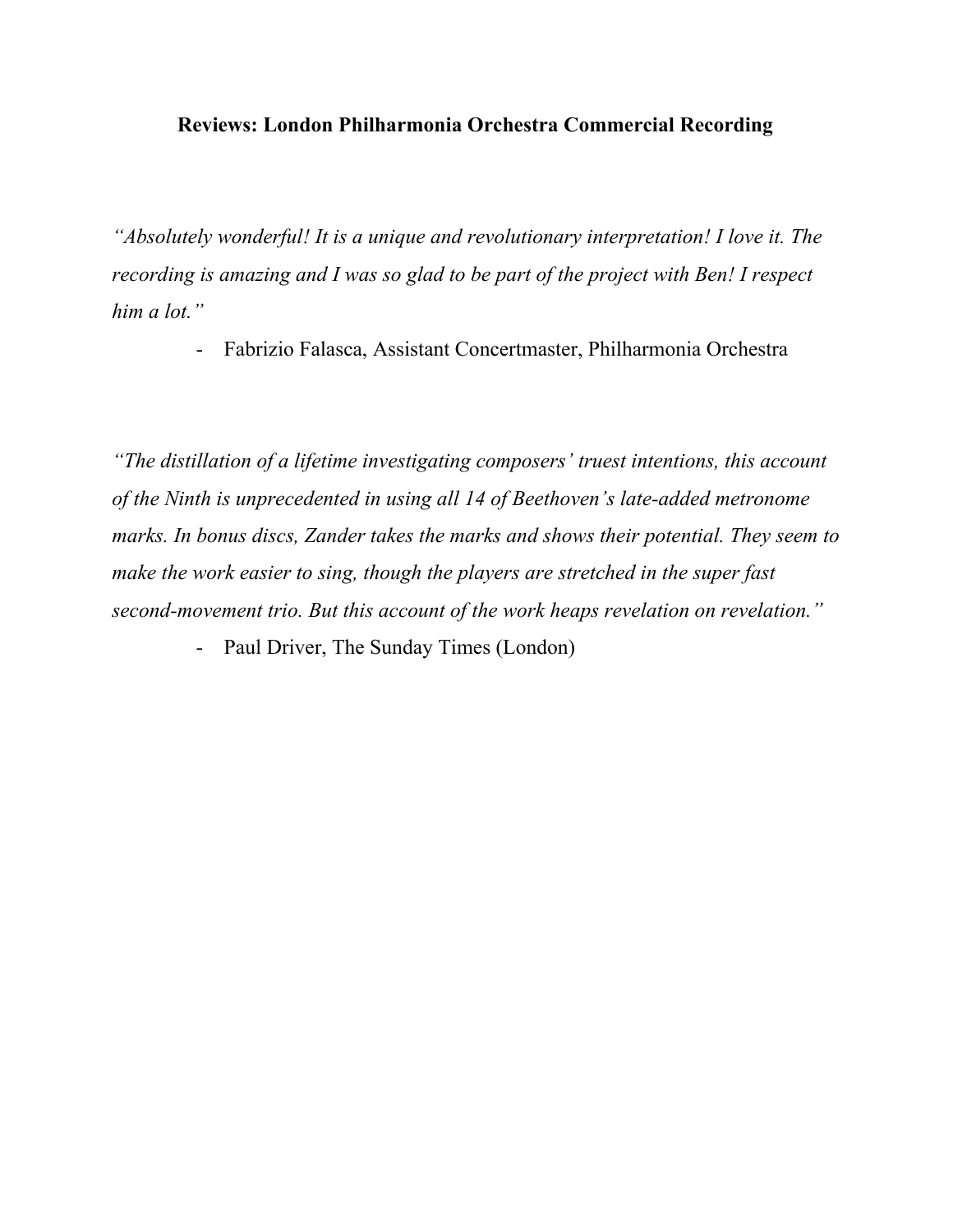## Classical Podcasts - Zander's Revelatory Beethoven Ninth

*A valiant effort to change the way we listen to Beethoven's Ninth: critical commentary on a new recording with the philharmonia orchestra, chorus and soloists (Rebecca Evans, Patricia Bardon, Robert Murray and Derek Welton). Conducted by Benjamin Zander*

For time in memoriam, musicians, musicologists and music critics have fought over the wisdom of strictly applying Beethoven's metronome markings (MMs). Arguments against even trying to be faithful to Beethoven's MMs range from casual generalizations, such as "Beethoven didn't know how to use this then new device" to the suggestion that his MMs don't make sense or are impracticable. Benjamin Zander, music director of the Boston Philharmonic and the Boston Youth Philharmonic, and a frequent guest conductor of the Philharmonia and other orchestras, has taken the stance in favor of Beethoven's markings. He did so in a revelatory reading of Beethoven's Fifth issued on Telarc several years ago, and now has taken on the Ninth, an even greater challenge. Several of its fourteen MMs are highly controversial, often ignored or compromised away by some of the great conductors of the past century. In two discs that accompany the performance, Maestro Zander gives a thorough, intelligent analysis of the reasons why he has championed application of all of Beethoven's MMs. On the disc that contains the performance, the musicians splendidly realize them no matter how unaccustomed they may have been in doing so.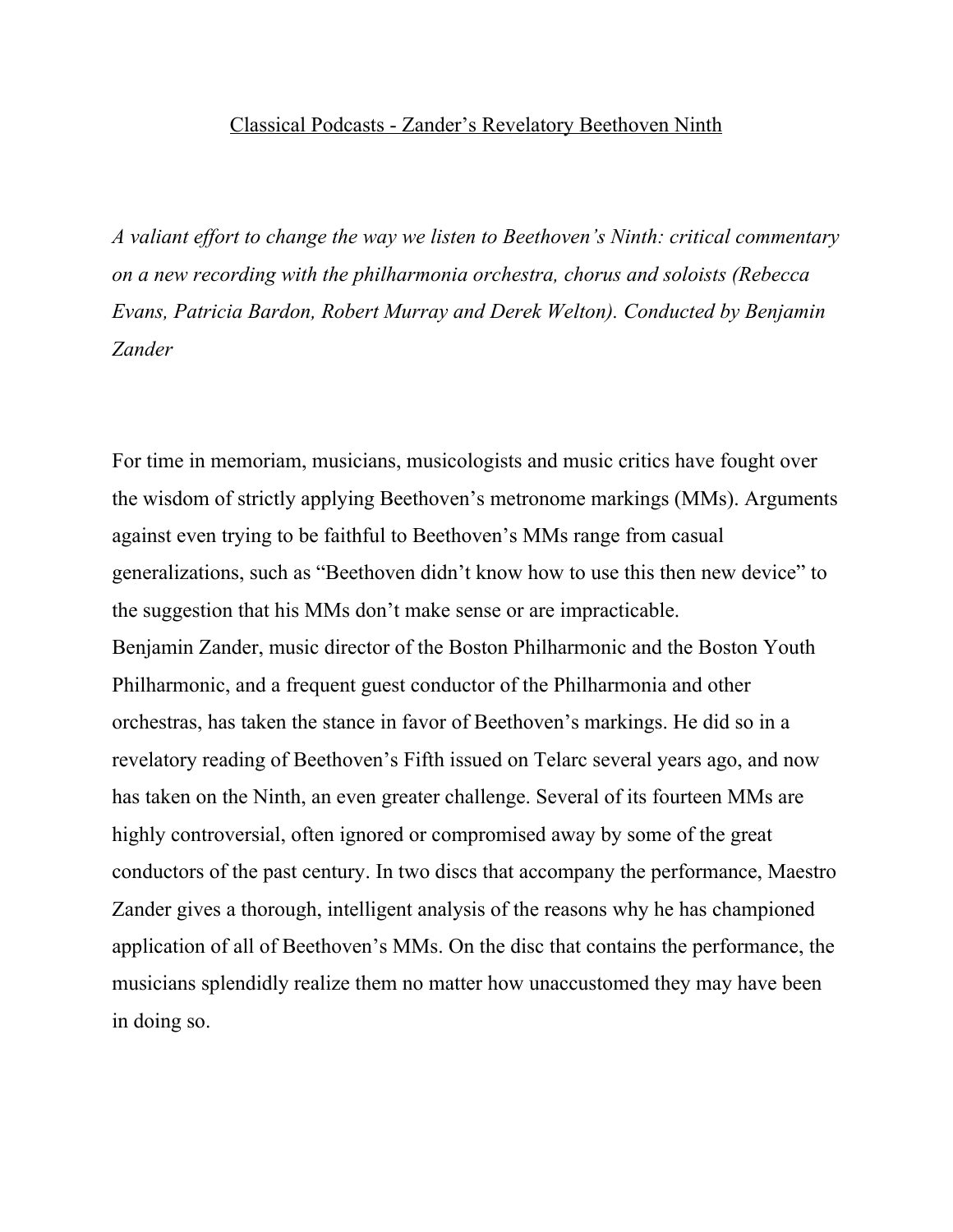Listening to the two discs of commentary, it becomes immediately clear that Zander has spent considerable time and effort delving into the issue. He goes through all fourteen markings individually, indicating how they have been dealt with previously and revealing the sometimes fascinating facts about their generation, categorizing them by how controversial they have been during the modern era. Zander gives numerous musical examples to show what passages sound like when played at Beethoven's designated MMs and, conversely, how they are often treated by other conductors. We hear passages conducted by Furtwängler, Toscanini, von Karajan, Bernstein and many others. These other versions sound "right" to us because we have come to accept them as well as the contention that Beethoven simply didn't know how to use the metronome or that his metronome was somehow faulty. These contentions certainly need to be challenged, as Zander does in this cd set.

Zander provides us with a chance to experience the Ninth the way Beethoven apparently intended it to be performed. Yet he makes it equally clear that it is not his purpose to proffer a "definitive" Ninth but to be as faithful as possible to Beethoven's intentions. Zander contends that he does not mean in any way to denigrate those conductors who have not followed Beethoven's tempo markings to the letter and he willingly admits that in some instances live and/or recorded performances of these conductors can be profoundly moving and affecting. For Zander, the importance of adhering to Beethoven's tempo markings is not merely a matter of technical accuracy but by doing so, he believes, even greater beauty and excitement in the music is revealed.

Zander's recorded performance of the Ninth achieves virtually all of his goals in regard to tempi. That is not to say that he forces tempi into rigid confines without any flexibility. A master of rubato, Zander knows how to utilize this performance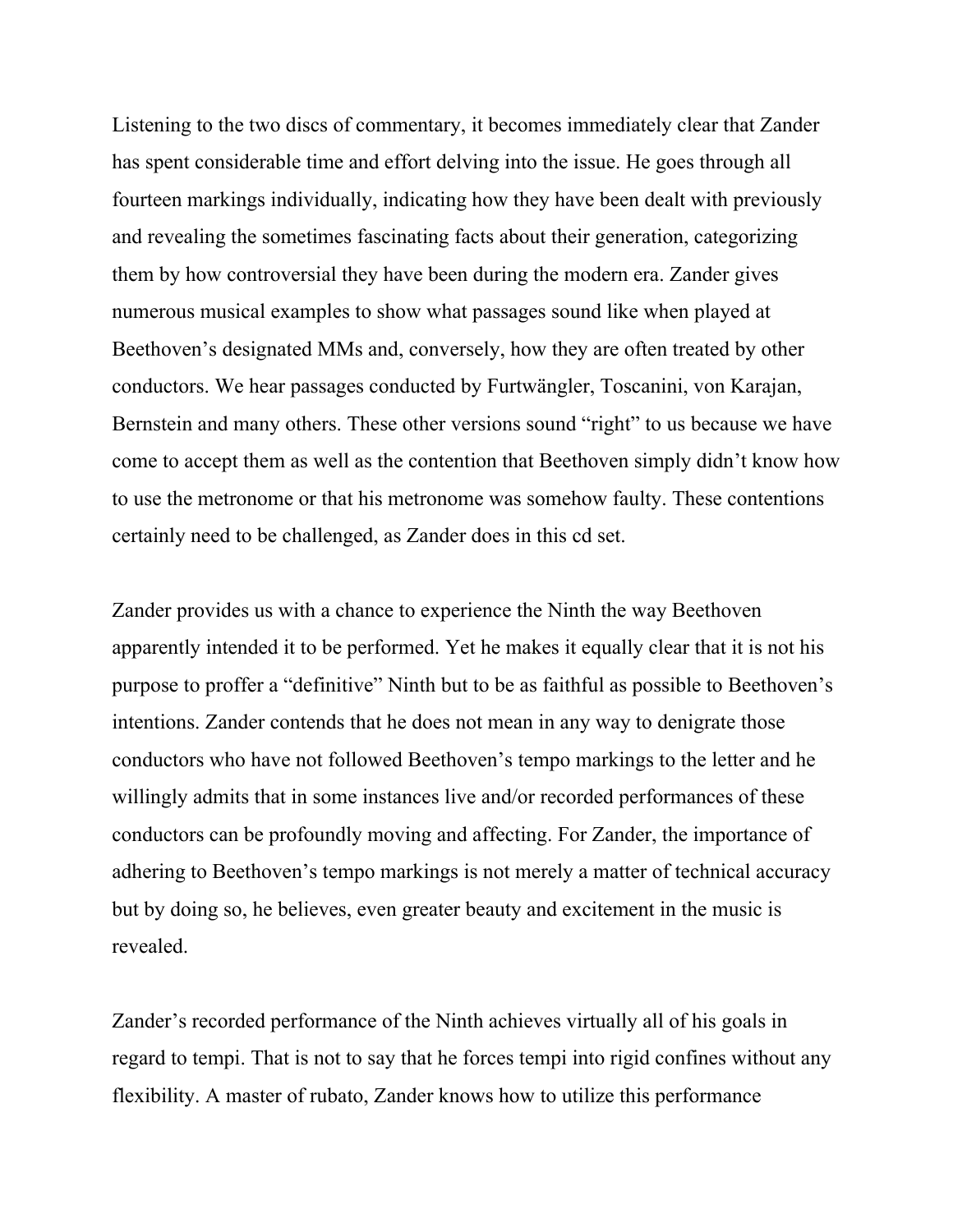technique idiomatically. For example, although the forceful climax of the principal theme of the first movement (from bar 17) seems ever so slightly pressed, it is still consistent with the main tempo, and generates greater urgency as well as dynamic thrust. Similar instances elsewhere could be cited, but in each case slightly more motion never causes a loss of touch with the main tempo.

Undoubtedly, it is the tempo of the second movement's trio section that is the most shocking here. As Zander explains, an uncorrected error in the list of metronome markings that were transcribed for the publisher caused the new accelerated tempo to be notated twice as slowly as Beethoven apparently intended. According to Zander, here's what happens: The Scherzo and the central section Trio are marked to be played at the same tempo – MM116. The first nine notes of the new tempo are unarguably a climactic flourish to conclude the Scherzo, since they are also used to end the entire movement. Out of that fortissimo final D, the 'sweet, soft' Trio emerges without any gap. Now, leading into that new Presto pace are eight bars with the indication to get faster (stringendo); there will now be 4 notes in the bar instead of the 3 notes that were in each bar of the Scherzo. If the tempo of 116 is duplicated for the Presto, as Beethoven clearly indicates, the four quarter notes per bar will now be going exceedingly fast—indeed, at the very limit of playability.

Most conductors, not believing Beethoven's instruction, interrupt the accelerated pace arrived at and settle for a tempo for the Presto which is neither fish nor fowl—well below any sense of Presto, nor related to the tempo of the Scherzo." Zander takes Beethoven at his word and continues to accelerate right into the Presto, which causes the breakneck speed of the emerging Trio to make it sound like a totally new piece. This tempo for the Trio has always been considered unplayable. Notwithstanding, the Philharmonians accomplish it, for the very first time, with panache.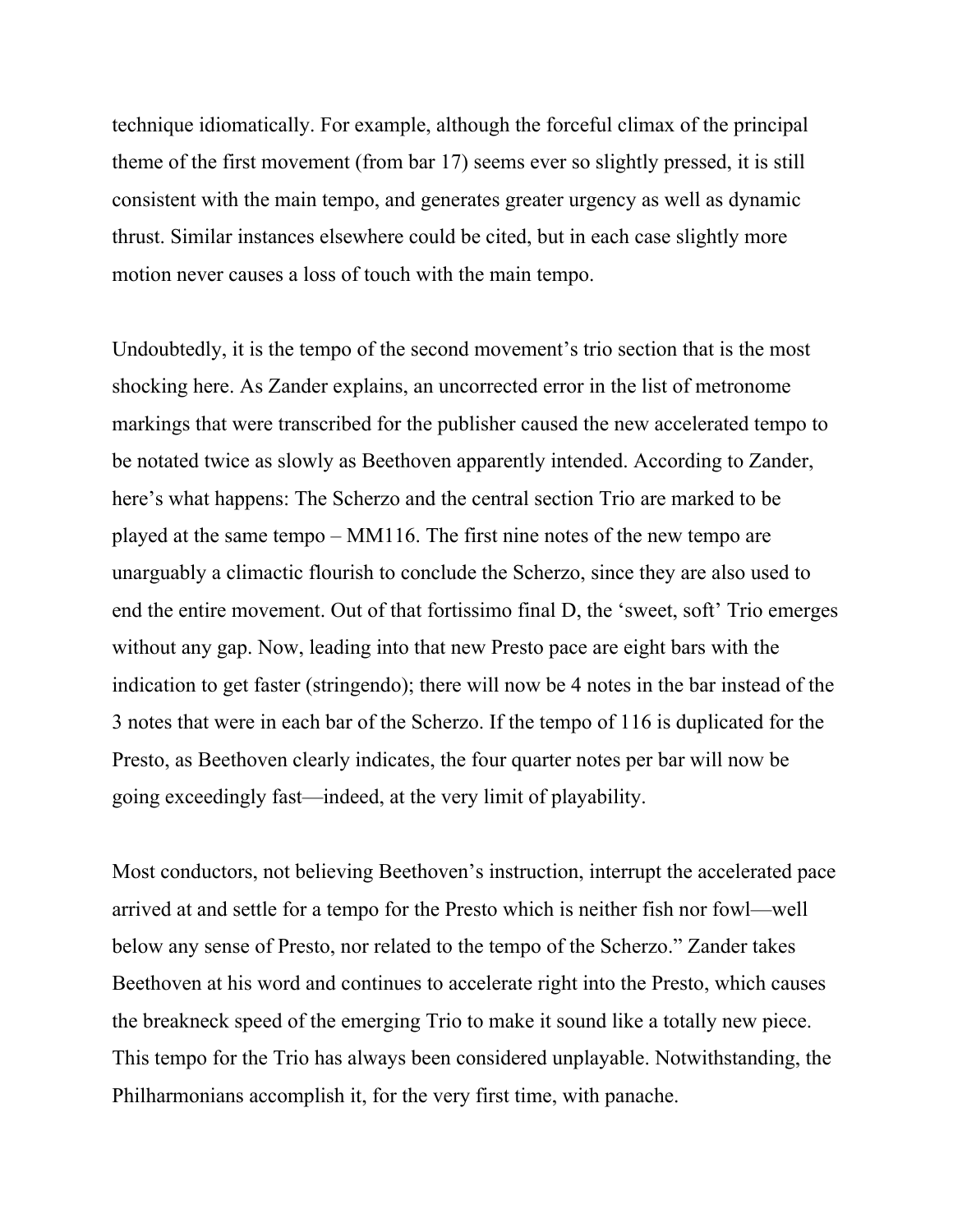At Beethoven's marked tempi, the Adagio movement does not become sluggishly tiresome as it sometimes can be. It has often been pointed out that the almost imperceptible difference between the metronome markings for the adagio theme (quarter note  $= 60$ ) and the andante moderato theme (quarter note  $= 63$ ) is nonsensical. How can an Adagio be only three points on the metronome slower than an Andante? Surely this is proof positive that Beethoven's metronome markings should be disregarded! But when Zander points out that the Adagio tempo is to be felt in 2 (half-note = 30), and that Beethoven only used the 60 designation because his metronome didn't have anything lower than 50, it all makes sense.

Zander explains (and demonstrates in the performance) that when the impulses in the bar are reduced to 2, the melody can soar like an operatic aria that comports perfectly with the flow of the harmonic rhythm. That enables him to achieve a perfect balance between the movement's two main themes, capturing the songlike quality of the first and the rhapsodic character of the second.

Naturally, the extensive finale contains numerous passages that are affected by applying Beethoven's original tempo markings. The familiar "Joy" theme is more fluid and song-like than usual. The opening is paced as a true presto and the Recitatives maintain the excitement and drive that Beethoven must have intended by his marking: mais in tempo – meaning at the original Presto.

One of the most magnificent passages in the finale occurs just before the march section, when the chorus calls out "vor Gott" ("to G-d") three times with monumental power. The third time Beethoven indicates that the chord is to be held in a fermata molto tenuto. From the manuscript copy in London that Beethoven had checked over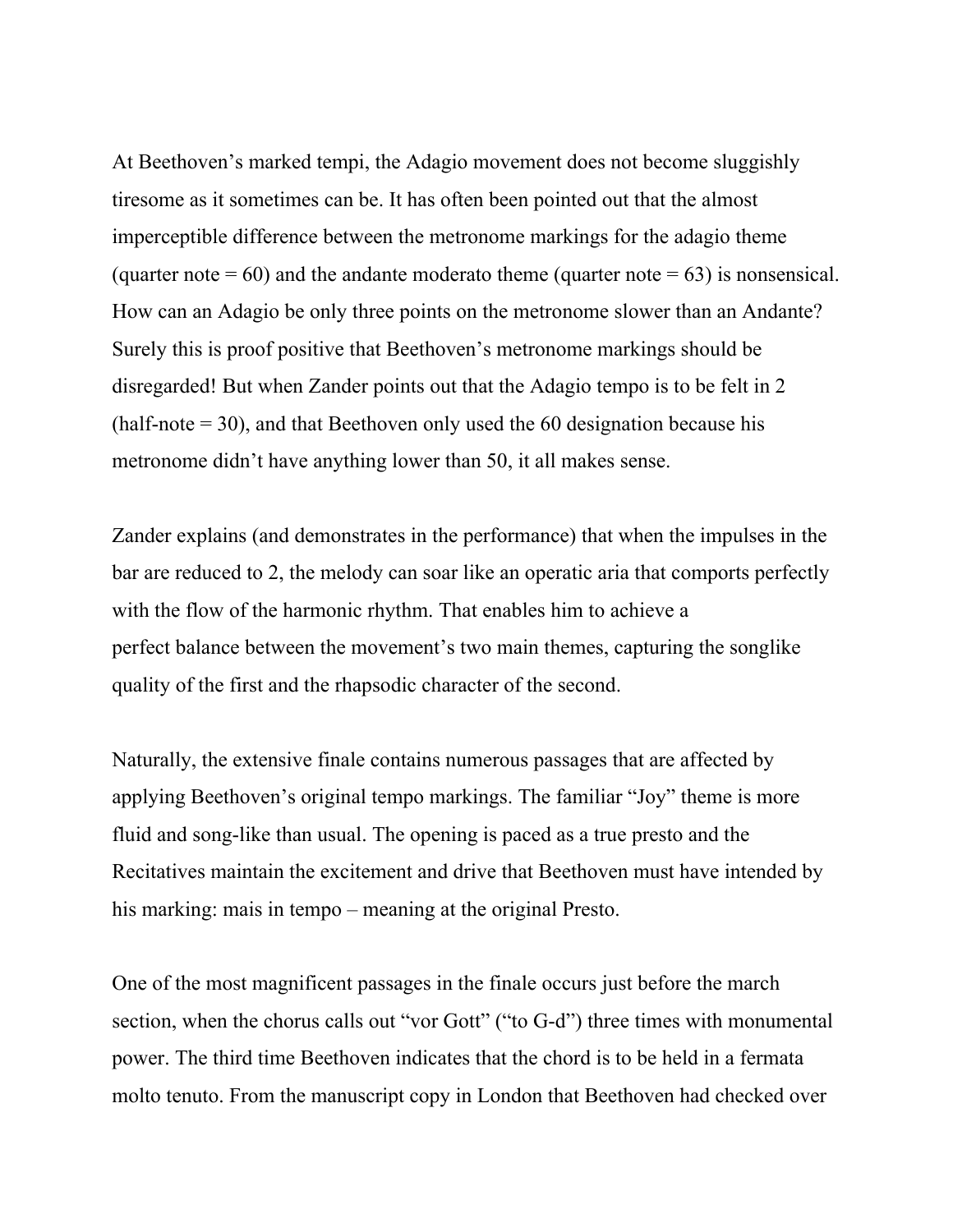minutely before the Vienna premiere for the Society that had commissioned the work, Zander discovered that the composer changed his mind and decided that that last chord should end on a diminuendo to piano, an effect that has, to my knowledge, never been heard before in modern times. This astonishing effect gives the conclusion of this section a heavenly aura befitting the text. As Zander suggests, staying with Beethoven's directions here gives us an entirely new way of listening to this stirring passage.

Correcting an error in the metronome markings for the March section leads to a truly startling result. A ceremonial march tempo is set for the entrance of the tenor, awe-struck by the beauty of the stars (with Robert Murray singing piano for once, as indicated) and then with hair-raising speed for the triplet fugato "battle" section. As the music builds to a magnificent rendition of the Joy theme for full orchestra and chorus, the thrilling pace yields a truly exhilarating performance. The final prestissimo is all too often raced through with such uncontrolled frenzy that it sounds almost like a blur. Zander, following the composer's instructions, shows what a fast march should sound like – with plenty of energy and providing a stirring conclusion to one of the greatest symphonies ever written.

Controversy can be both thought-provoking and exciting. Lack of substantive music education in public schools, the overwhelming pervasiveness of pop music in our daily lives, and the weakening of significant music criticism in the daily press have all contributed to both a dumbing-down and lack of interest in anything more than the musical experience itself. With this recording of the Ninth and the two discs of explanation, Maestro Zander has offered a stimulus to our often too passive involvement in listening to classical music that should enrich our musical experience of this glorious work and motivate us to become more deeply engaged in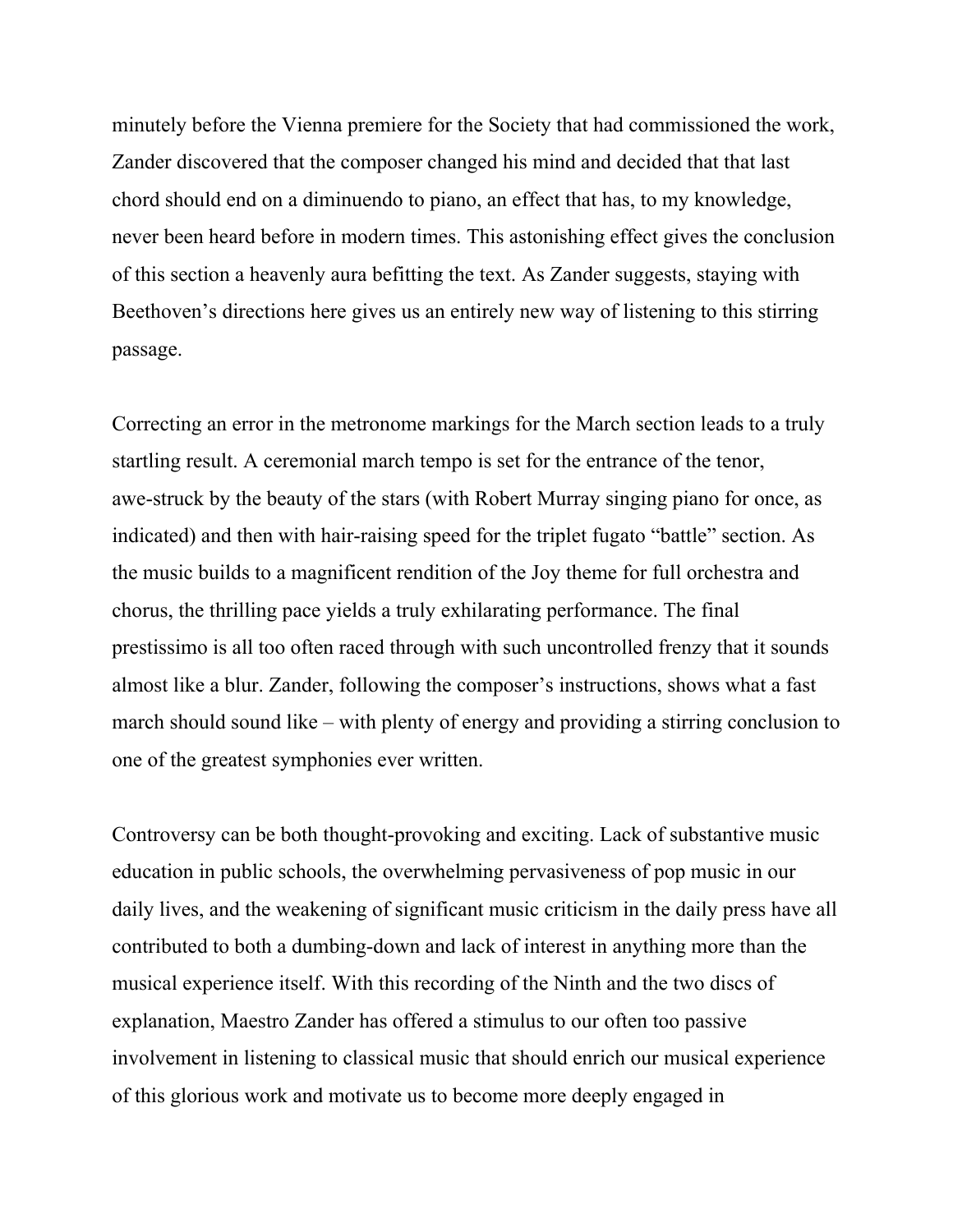interpretation. Of even greater significance is that Zander, the soloists, chorus and orchestra offer a glorious performance, as stirring as it is fascinating.

*Lewis M. Smoley*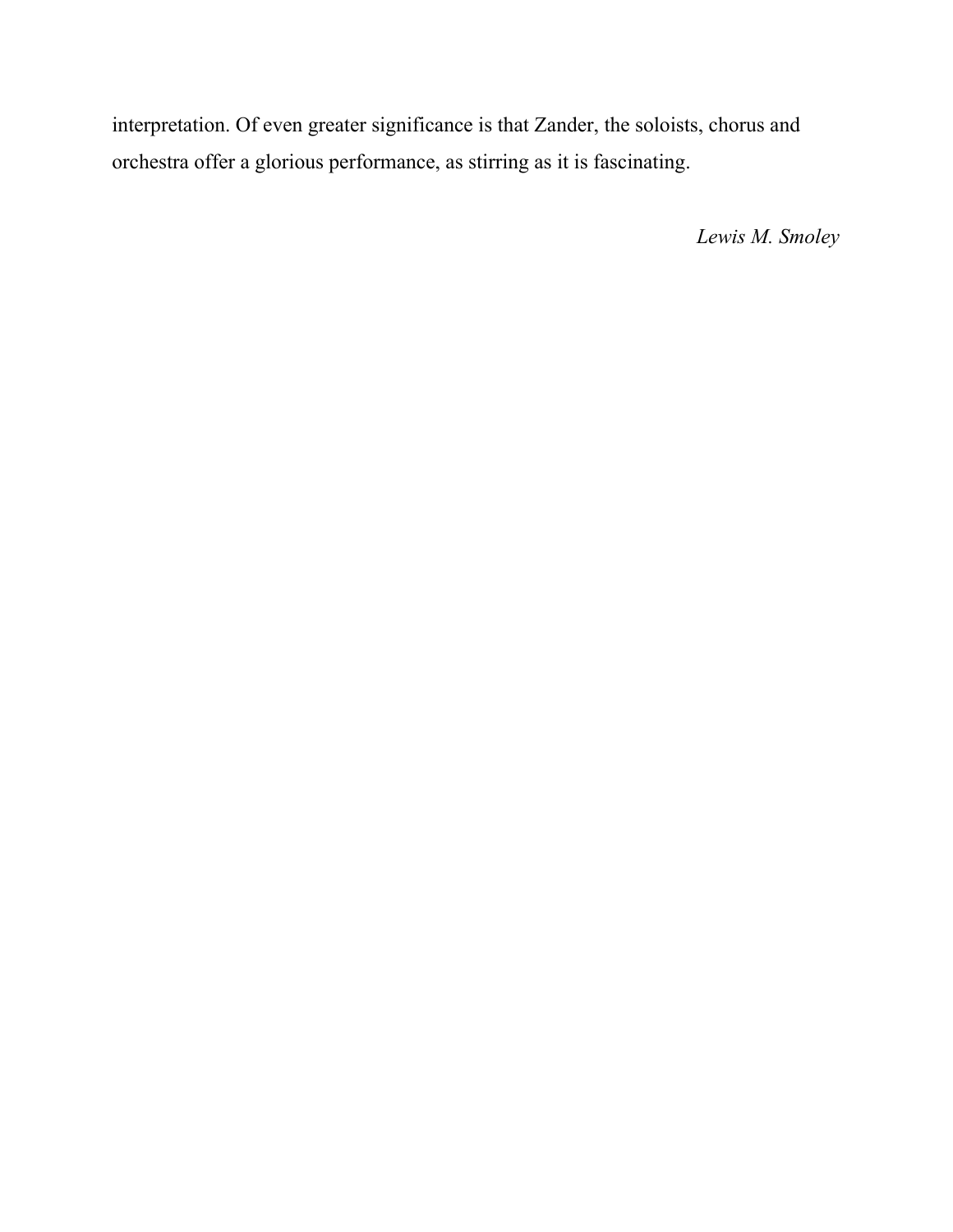# Classical Source: Benjamin Zander discusses and conducts Beethoven's Choral Symphony – Philharmonia Chorus & Orchestra

According to Benjamin Zander, the performance tradition which has obtained with respect to that cornerstone of the orchestral repertoire, Beethoven's 'Choral' Symphony, has been essentially wrong, and that is attributable to the failure by conductors to observe Beethoven's metronome markings. His discussion of the issues involved and his reasoning for adopting a literal interpretation of those indications (essentially, nothing less than instructions in Zander's eyes) are expounded in a lengthy discussion on this release's two supplementary discs. But he sets out his case eloquently, with a minimum of jargon or technical terms so that it is perfectly possible to follow the argument without any specialist knowledge of music theory. It would aid accessibility, however, if Zander had mentioned bar numbers when referring to the text of the score so that listeners who are following with it do not have to search around for the passages under discussion, and he does not go through the Symphony in order.

Zander's comprehensive and detailed analysis of all fourteen of Beethoven's metronome markings – and his reading of the Symphony overall – is predicated on the point that the correct tempo for the execution of his music was of the utmost importance to the composer. The arguments and evidence which Zander marshals are too extensive to outline here, but suffice to say that, whatever one thinks – or rather feels – about the result, his discussion about the work's textual and historical contexts will reward and enlighten anybody who cares about this masterpiece.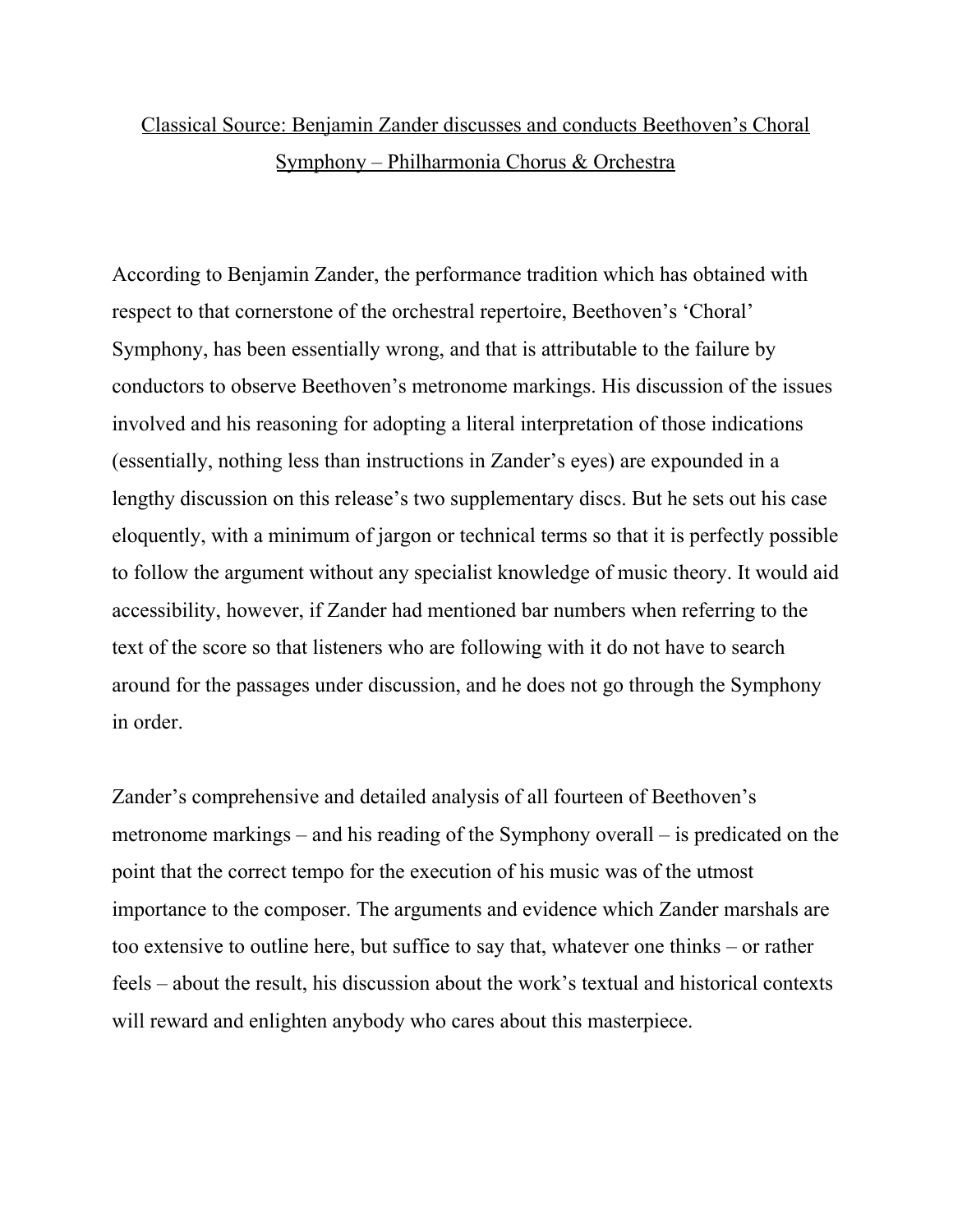It is fascinating, for instance, to hear how Beethoven worked through the score with his nephew, Karl, to provide metronome markings for its publication, and that the latter seems to have inserted them incorrectly in a couple of instances. These have been rectified in recent editions of the Symphony, although many conductors and musicians evidently still work with the old ones.

By observing Beethoven's tempo indications literally, the Symphony as realised is brisker than usual (at least in traditional performances) and Zander explains that it took a fair amount of rehearsal time with the Philharmonia Orchestra and Chorus in order to render the music accurately and convincingly in the recording. The Trio section of the Scherzo (at 116 semibreves a minute, correcting the mistake of old scores which take over Karl's erroneous insertion in the fair copy of 116 minims) is now quite a sprint – in line with other similar passages in Beethoven's 'late' period, Zander argues. In order to achieve that, the reinterpretation of bars 404-411 leading up to that section from the Scherzo (dotted minim=116) is revelatory and thrilling, as the crotchets get faster in order to accommodate logically and seamlessly the sudden switch in meter – i.e. the =116 bars of three crotchets of the Scherzo become bars of four crotchets in the Trio – and thereby launch the latter section without any stuttering or incongruous gear changes. At the restored speed, however, the Trio sounds rather comically accelerated, as though on fast-forward mode.

The Adagio is also particularly swift – very much a lyrical song in motion, especially with the arabesque decoration by the violins in the third variation – rather than any solemn meditation on mystical things, and the tenor solo of the Finale, "Froh, wie seine Sonnen", is brought in line with the similar wind-band marches which Beethoven had composed in the decade or so before the Symphony, sung with almost breathless wonder by Robert Murray, though almost at the risk of failing to keep up as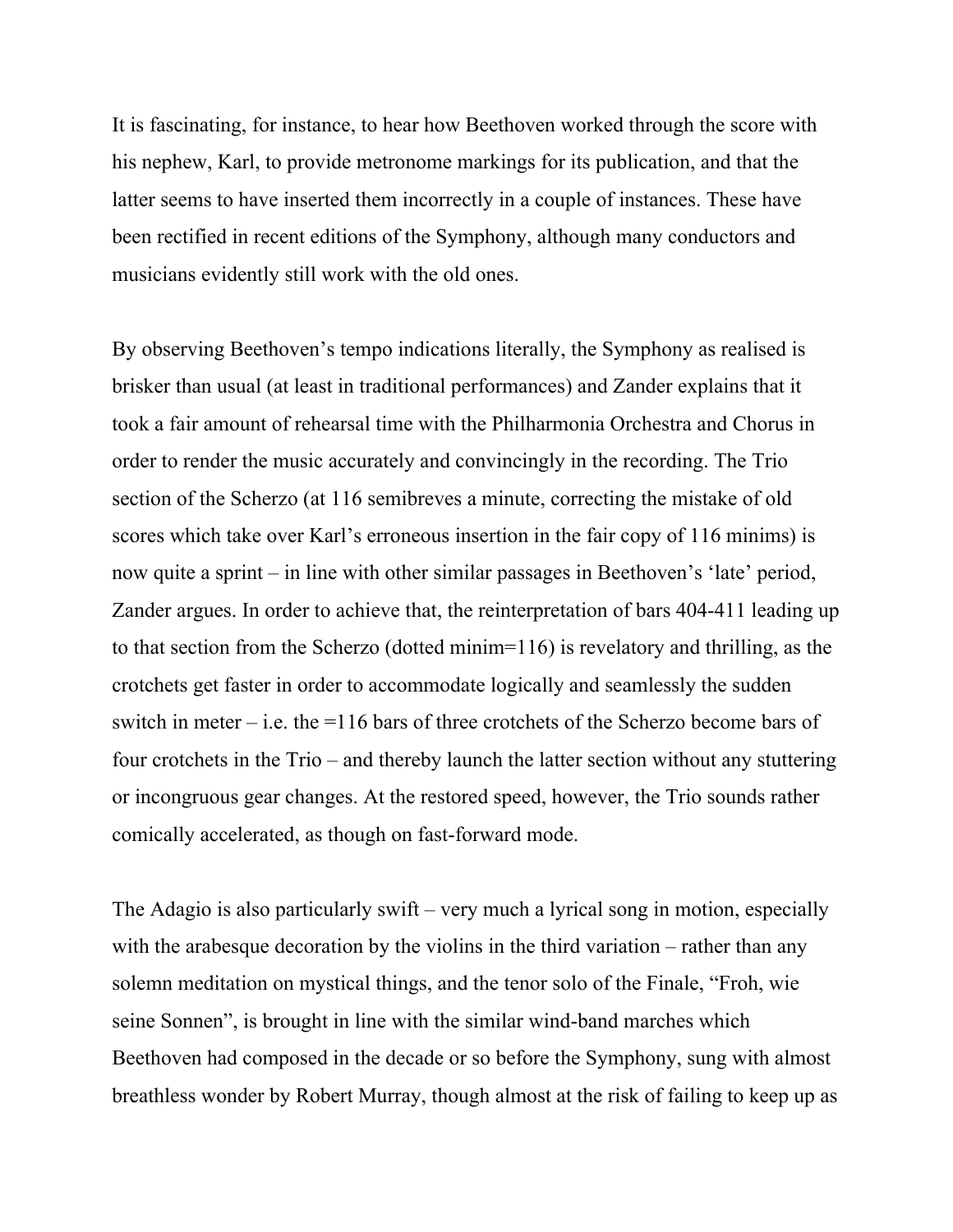it sometimes sounds. In a few instances, however, Zander's precise following of Beethoven's tempos entails a slowing down from received readings, such as the double fugue on "Seid umschlungen Millionen" (at bar 655) and in the Symphony's very final bars, where conductors often despatch the coda with ecstatic abandon. Essentially, then, it is not exactly that the resulting performance is simply faster, but that the range of speeds from movement to movement, and between sections, is less extreme. Each section, individually, is revivified with a new dynamic momentum and freshness, as though stripping back the accumulated layers of varnish and dirt to reveal the litheness and urgency of Beethoven's inspiration. Orchestra and Chorus make a convincing case for the work in this guise by sustaining the tempos with consistent virtuosity, whilst transcending mere observance of the beat to create innate musicality from the notes. The bassoonist and oboist execute the speedy lines of the Scherzo's Trio with accuracy and aplomb, and there is a vibrant edge to the trumpets' timbre which provides extra bite and urgency to such moments as the wild call-to-attention of the fanfares at the opening of the Finale. Alongside that, the strings are fluid and lean, rather than lushly dense, and the choral passages remain lucid but fervent, as well as the four vocal soloists in their slower passage from bars 831 to 842, which benefits here by not dragging as it can do on occasions. Derek Welton sounds a little cowed in heralding the choral Finale, as both his recitative and the earlier instrumental versions at the beginning of that movement are rather hasty and impetuous, instead of exactly mimicking the nuances of human speech.

Nevertheless, there arises the question about the wider validity or desirability of adopting such a literalist approach to the work, apparently preserving it somewhat as though it is an archaeological exhibit. Doubtless some will be enthralled by the performance at these speeds, and individual moments are persuasive, but over the course of fifty-eight minutes the Symphony's course becomes relentless and wearing.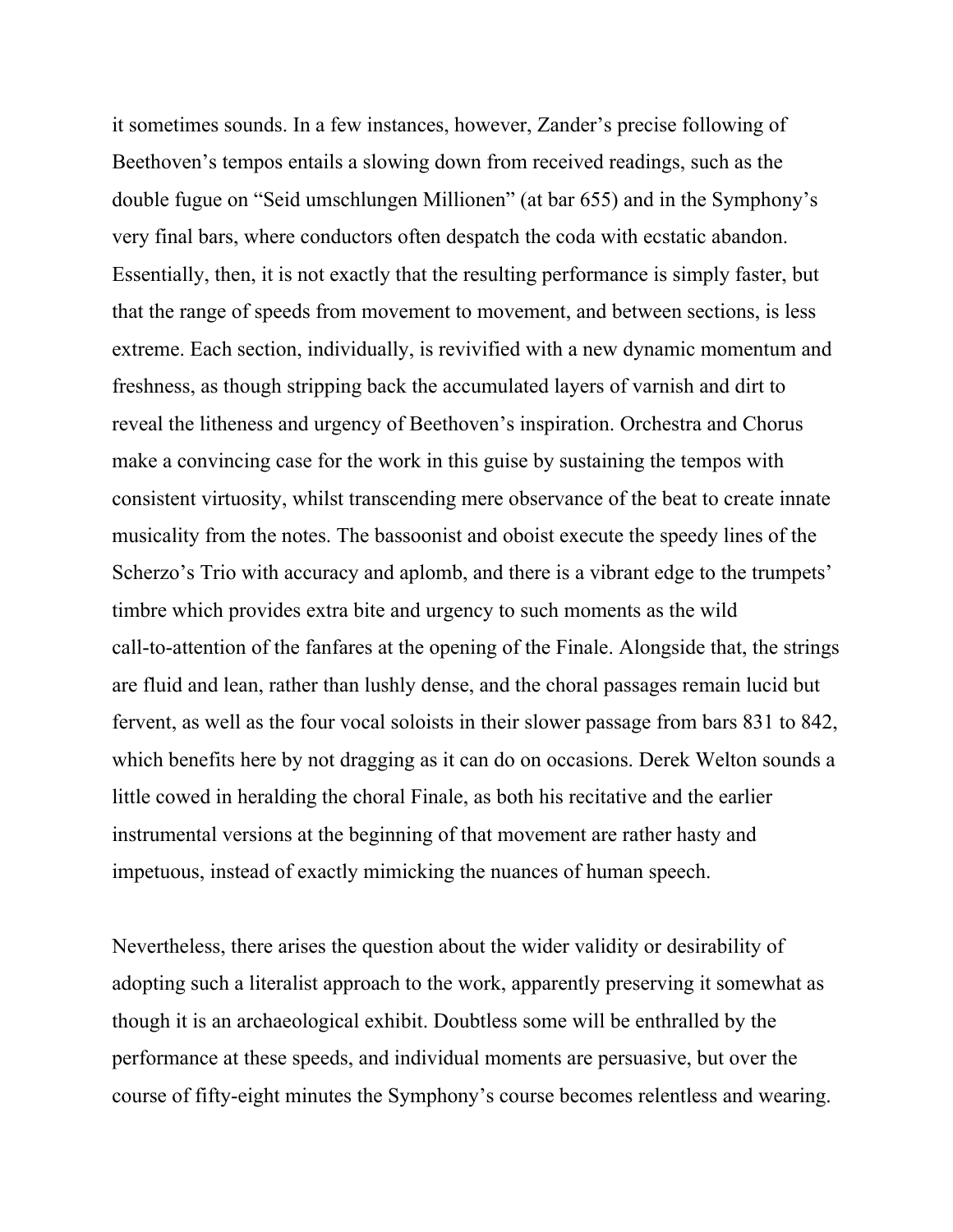Perhaps in the fast-paced twenty-first century that enables the Symphony to take on a certain emotional veracity or relevance, but for that very reason audiences are likely to require more contrast and deliberate imputed gravitas in order to arrest attention and divert it from everyday conventions (the strict habits and customs of which Schiller's poem speaks) in favour of elevated ideas about the universal community of humankind. Listening practices have surely become so largely altered and diversified – if not necessarily desensitised – over the two centuries since the Ninth's premiere that it cannot be a foregone conclusion that hearers will be won around – afresh, or for a first time – by simply reclaiming the conditions of the composition's creation.

Even if the matter is one of fidelity to Beethoven's markings, there is surely an inconsistency – or at best, an oversight – on Zander's part in not considering any of the other aspects that may constitute an 'authentic' interpretation of Beethoven's intentions or practices, in terms of instrumental timbre, vibrato, rubato, musical interpretation, pitch, number of performers and so on; in other words, matters which the historically-informed practitioners have been considering for several decades. In using the Philharmonia Orchestra, Zander does not seem to be overly concerned with those matters, and nowhere does he explain whether or not they are also important in realising a valid Ninth. In fairness, Zander does state that his intention is not to assert what is the or a correct way of performing the Symphony, and pronounce a judgement against previous interpretations which vary from his own; he regards his vision of the work (which has grown out of a long period of performing, researching and reflection) as an act of homage to Beethoven's achievement, and as creating another lens through which to view it, rather than replacing previous readings.

However, he overstates the novelty of his case somewhat by concentrating only on one aspect of the work's realisation, apparently at the expense of those other matters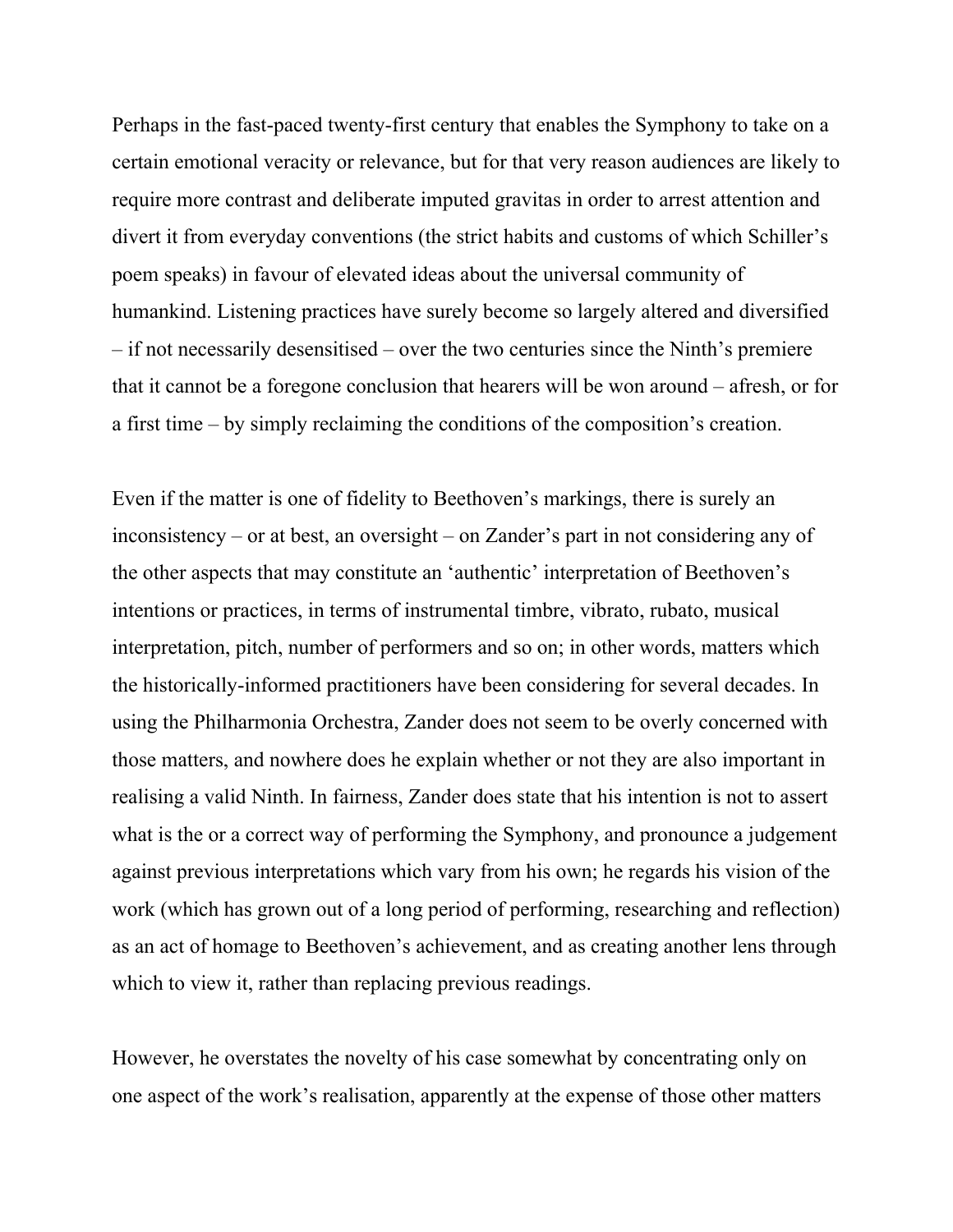of authenticity. He refers to Roger Norrington's groundbreaking interpretation of this (and Beethoven's other Symphonies) by contrasting how even those readings got some of the tempos wrong by using older, uncorrected editions of the music or through misinterpretation of what was meant. It is telling that when staking a claim to his general overhaul of the Symphony he cites the notably weighty accounts by Furtwängler (though not specifying any particular one) and Leonard Bernstein's on the occasion of the fall of the Berlin Wall, though Zander acknowledges that the very particular occasion of the latter called for something profound, and that the undeniable magic of Furtwängler's approach derived from a certain Romantic tradition and a personal, idiomatic philosophy of musical performance. Klemperer is cited in a specific instance for the slowness of his speed, but that was a well-known idiosyncrasy on that conductor's part in his later years in any case. (Testament SBT1177 preserves a live 1957 account of the Ninth from Klemperer, with the Philharmonia Chorus and Orchestra in the Royal Festival Hall, which is not slow at all, seventy minutes, with, like Zander, all repeats observed in the Scherzo and Trio, and an altogether extraordinary experience – Ed.)

It would surely have been more instructive to compare some recent recordings reflecting typical conditions in the concert hall and studio in the last two or three decades. Established orchestras and seasoned conductors generally fall in line with something of the older approach, naturally. But some, benefitting from Urtext editions, have already come close to realising the composer's intentions, such as David Zinman's 1999 account with the Tonhalle Orchestra. The timings of the movements in Zinman's performance are remarkably similar to those of Zander's, as are the relative contrasts in speeds adopted, though the Scherzo's Trio is not so frenetic. But, overall, Zinman finds a more engaging trade-off between the rigours of near-adherence to the metronome markings and making musical and dramatic sense of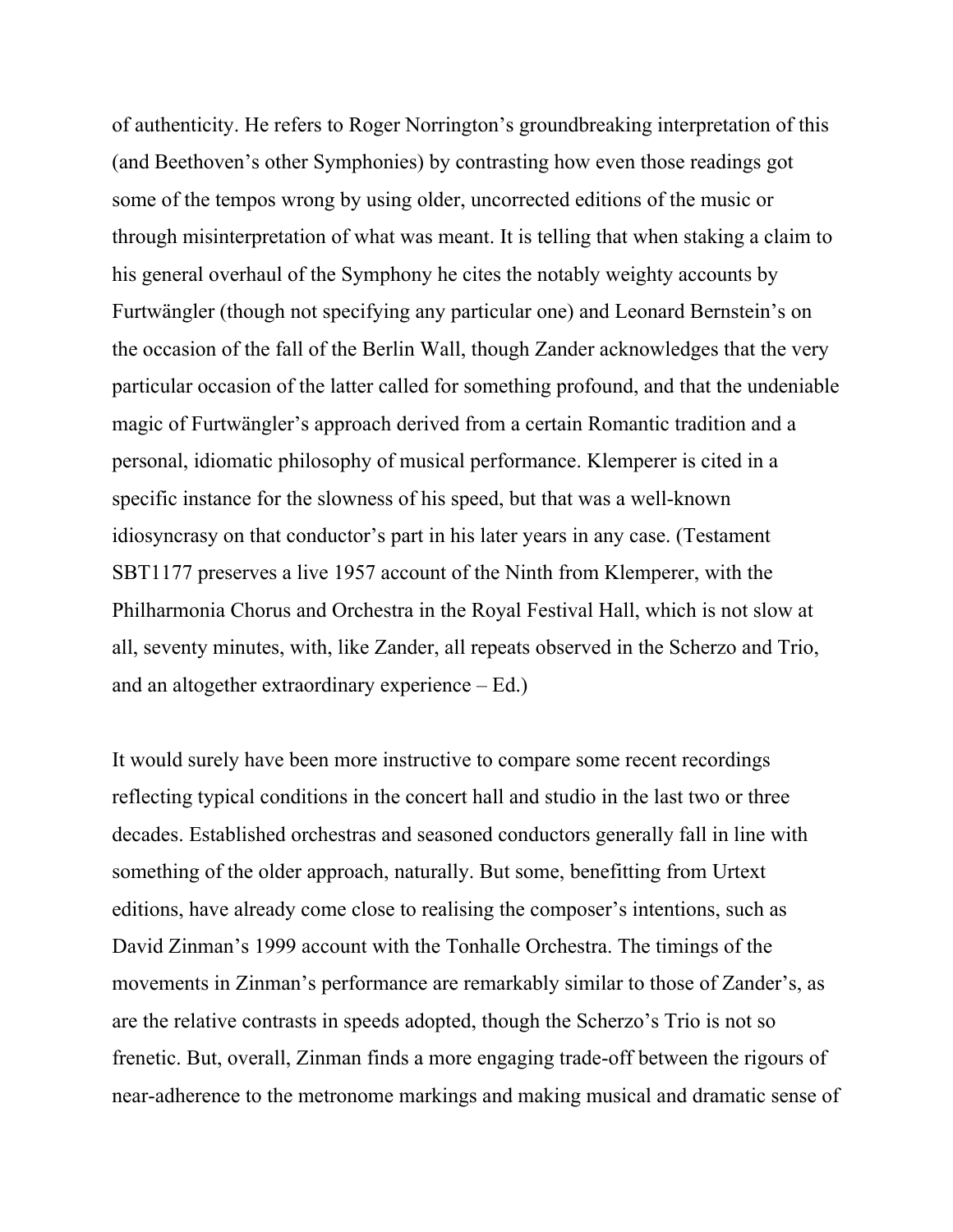the cut-and-thrust of Beethoven's multi-faceted symphonic argument. Zander promotes the discovery from Beethoven's fair copy of the work for the Royal Philharmonic Society (by whom it was originally commissioned) that the striking modulation on the third and final "vor Gott" (bars 329-330) is to be interpreted not with a sustained fortissimo, but with an equally dramatic diminuendo. But he takes no account of Zinman's discovery of a general pause at the chorus's exhortation to "Brüder" at bar 747.

Another apparent inconsistency is that Zander takes a modicum of liberty in re-interpreting the score when circumstances vaguely permit. In that third variation of the Adagio's principal theme, he ignores Beethoven's express request that this be taken not at the slightly faster speed of crotchet  $= 63$  of the immediately preceding, contrasting Andante section (Beethoven marks 'at the same tempo') but reverts to the crotchet = 60 tempo for the previous appearances of this Adagio principal theme, as it is apparently too difficult for the violins to manage the semiquaver arabesques comfortably. In bars 619 to 626 of the Finale, he reinforces the stirring and syncopated viola line which leaps around over two octaves with the addition of horns; the fanfares near the end of the Adagio are underpinned on all their chords with relevant notes by pedal timpani, being easily re-tuned to fit all harmonies, as opposed to the fixed pitches of the instruments that were available to Beethoven in 1824; and the violent storm at the centre of the first movement (from bar 301) is bolstered by the addition of a piano (though not explicitly audible in the recording as such) based upon circumstantial evidence that this is what happened at the premiere. These are musically sound interventions, but if Zander is permitted this creative flexibility, why should not other conductors be permitted theirs in other respects?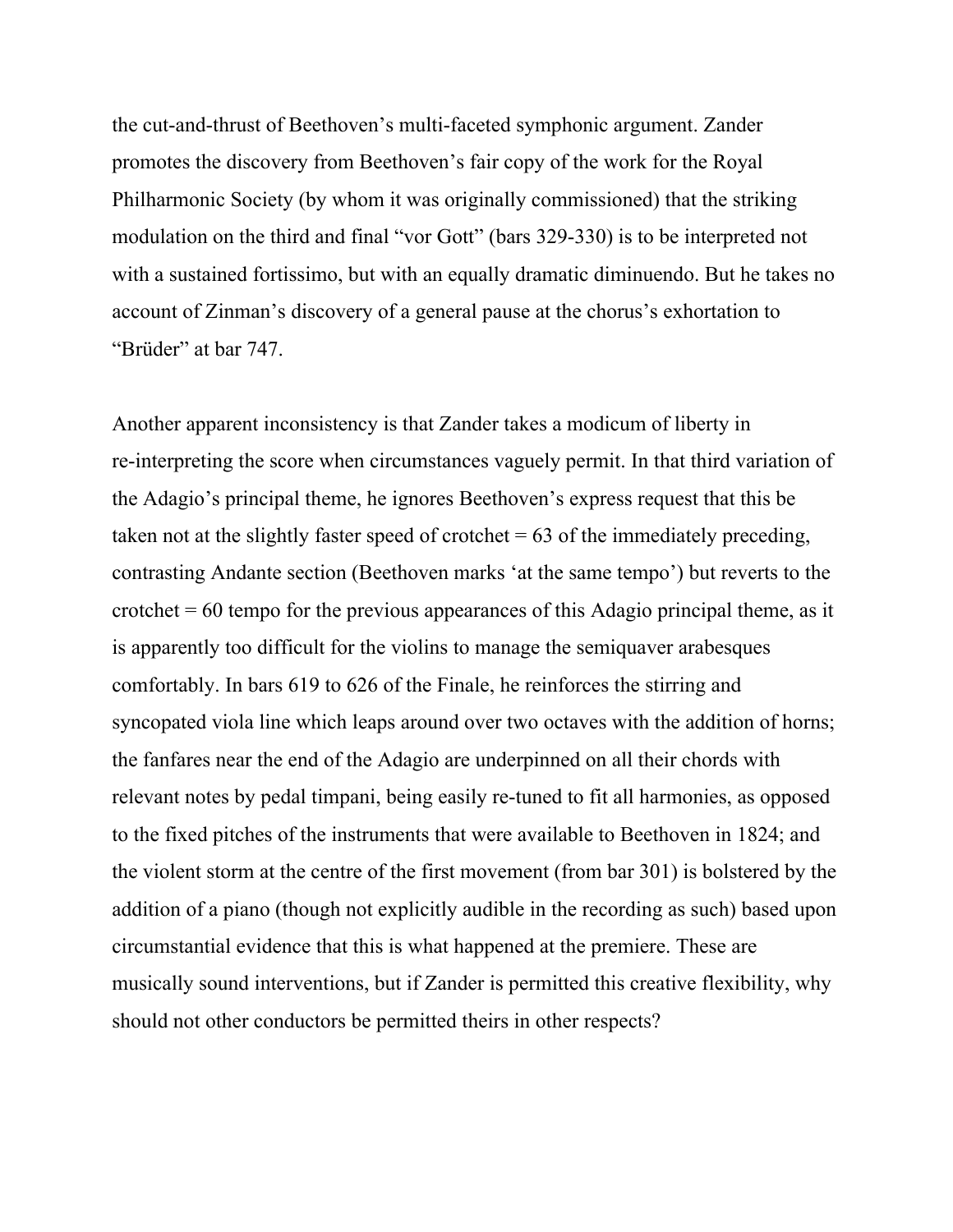Zander's musicological analysis and argument merit and reward careful attention, as they offer valid and stimulating insights; but, ultimately, justification for Zander's vision of this symphonic masterpiece rests upon more than merely technical considerations but must appeal to what works musically and emotionally within the parameters (rather than instructions or recipe) laid out by Beethoven. Listeners either jaded through overfamiliarity, or too easily satisfied with one interpretative style will have their minds and ears opened afresh, and Zander's thoughts challenge us to re-examine our own about the Symphony. But whether his interpretation, in the round, succeeds in making the visceral impact upon minds and hearts to which the breadth of Beethoven's vision clearly aspires is another matter, and there the value of this recording is probably limited to enriching or qualifying received experiences and preferences rather than replacing them. The booklet contains texts and translation along with a detailed general background of the Symphony's composition and first performance, along with a description of its music, making it an informative release.

*Curtis Rogers*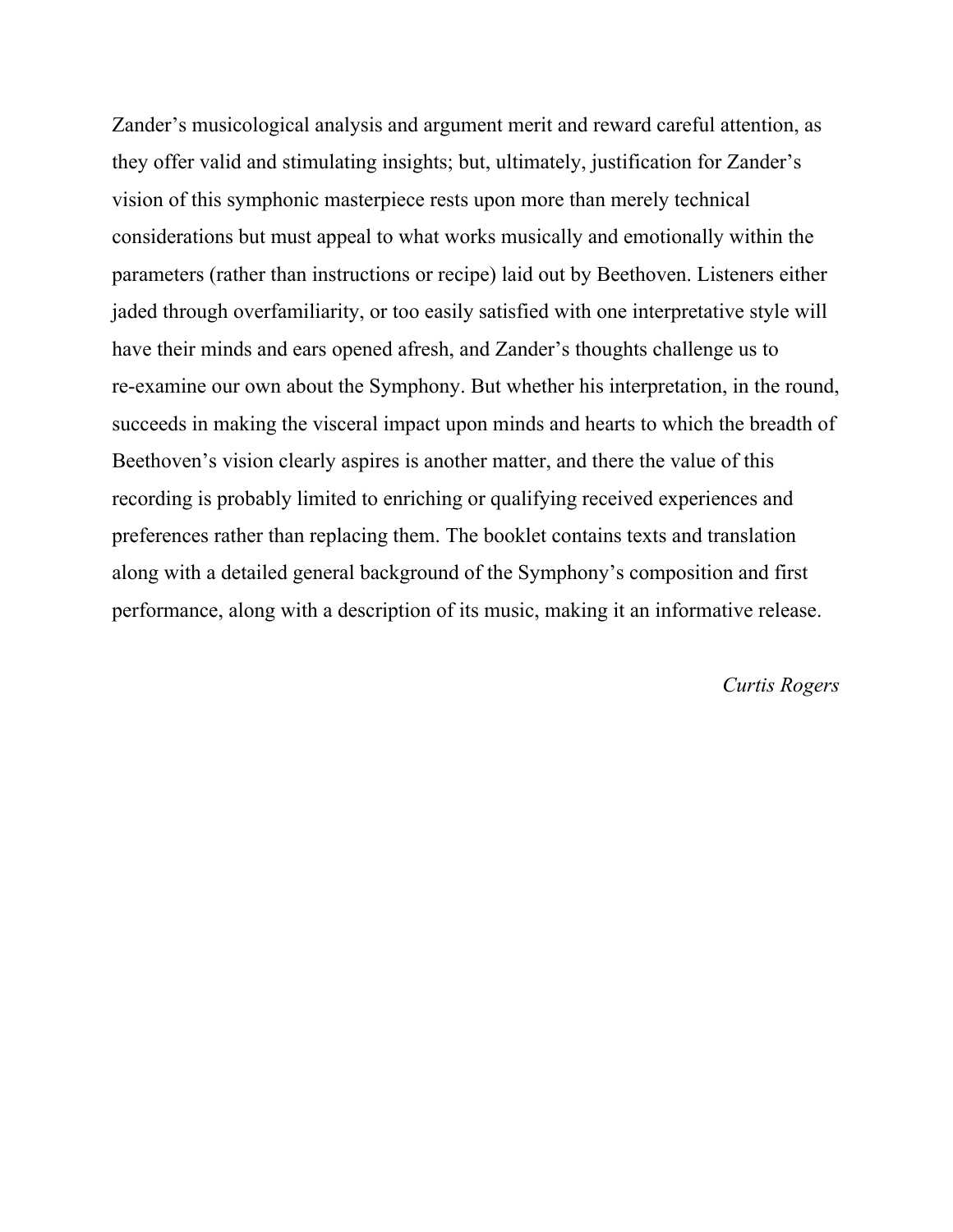### Gramophone

Much as I admire Benjamin Zander's gifts as a musical proselytiser and polemicist, I approached the two discs' worth of discussion that accompany this recording somewhat warily. Two hours and forty minutes? That's a lot of talking. Zander is so fervent, however, that I found myself engrossed from start to finish. He wisely doesn't concern himself so much with the Ninth's historical background – the late Michael Steinberg's superb booklet note covers that ground – but rather with why he believes the composer's metronome indications and dynamic markings make musical sense. Zander's argument is wide-ranging and includes copious musical examples, with snippets of recordings by Toscanini, Furtwängler, Bernstein and Norrington, among others. Beginning with the 'least controversial' of the score's 14 metronome markings and working gradually to the most contentious, Zander's reasoning is consistently sensible, scholarly and compelling. By this point, admittedly, many of his ideas are hardly revolutionary. Setting aside his own scrappy account with the Boston Philharmonic (Pickwick, 9/92), recordings by David Zinman (Arte Nova, 7/99) and Philippe Herreweghe (Harmonia Mundi, 6/99) cut a similar interpretative profile. But in explaining his efforts to take the composer at his word, Zander gets to the crux of musical interpretation.

And the performance itself? Well, much of it is quite good, thanks largely to the commitment and collective virtuosity of the Philharmonia. Although the tension occasionally slackens in the opening movement, the tempestuous climax is ferocious (start at 7'07"); and in the coda, Zander's meticulous attention to the dynamic markings intensifies the music's emotional disquiet (from 11'21"). There's visceral excitement in the Molto vivace, which gallops along, agile and animal. The woodwinds even manage to make shapely music in the Trio, despite the breakneck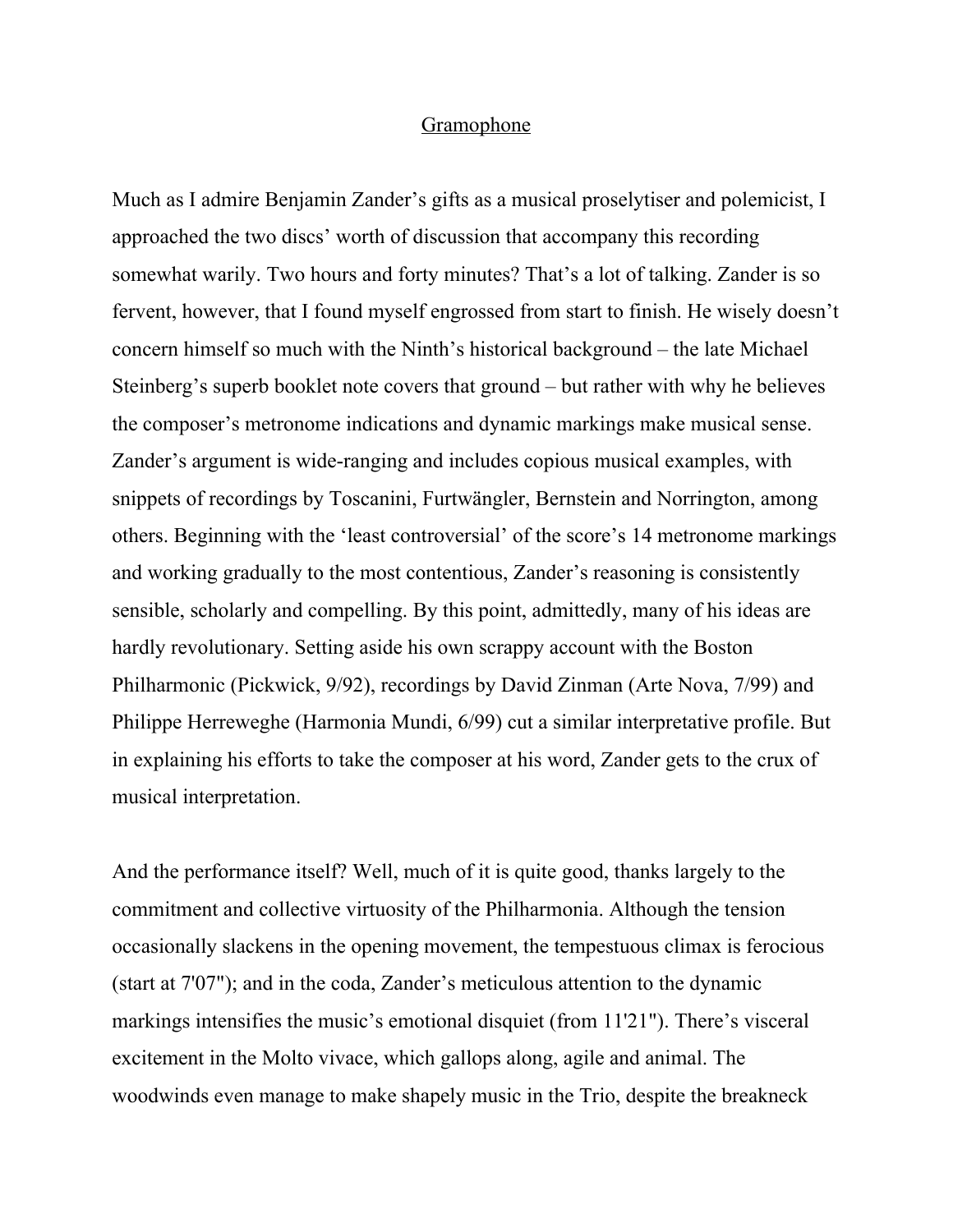pace. Note, too, how passionately the violins sweep through the elaborately embroidered passage in the Adagio at 6'18".

At times, though, a feeling of pedantry creeps in, and particularly in the finale. The jubilant restatement of 'Freude, schöner Götterfunken' at 11'13", for instance, is too hectic. And in the Allegro energico (at 15'07"), Zander relentlessly pounds the main beats, as if the sempre ben marcato indication trumped all else. Bass-baritone Derek Welton blurs some pitches in his opening recitative but both the solo quartet and the Philharmonia Chorus sing with gusto. It's a pity that so much crucial orchestral detail is buried whenever the chorus sings above piano.

Near the end of his discussion, Zander acknowledges that, in realising the composer's metronome marks, the Philharmonia's musicians were 'stretched to the limit', even under studio conditions. Would this even be practicable in a concert? I have a hunch that the frisson of a live performance might have helped quite a bit. As it is, Zander's eloquent disquisition is the more satisfying and valuable part of this set.

*Andrew Farach-Colton*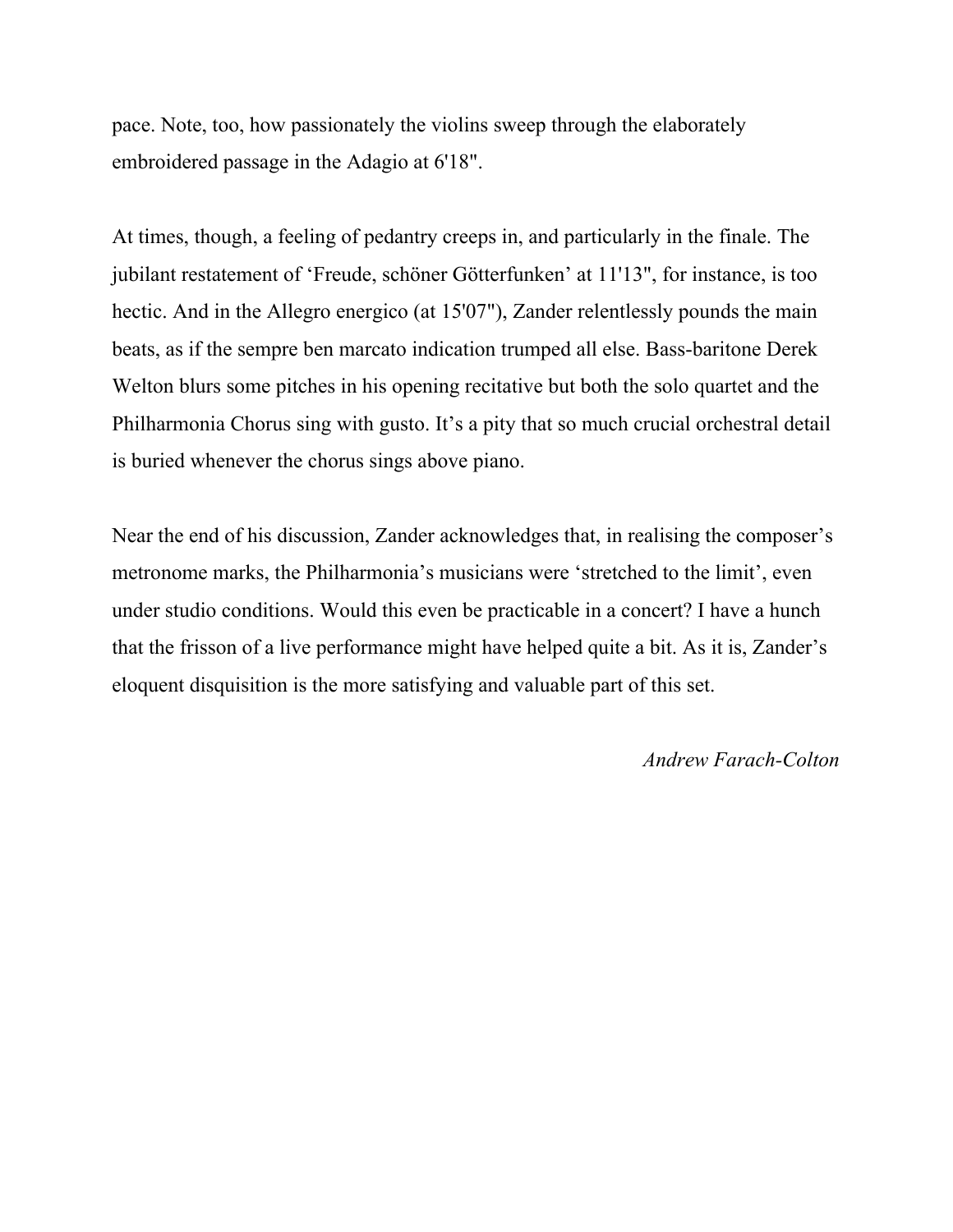The Epoch Times: A New, Yet Familiar Piece - Beethoven's Ninth Symphony

Benjamin Zander's new recording of Beethoven's Symphony No. 9 ("Benjamin Zander Conducts Beethoven Symphony No. 9 'Choral'" available on Brattle Media) is the result of a lifetime's study of Beethoven's score. But spend any time with Zander and you come to realize both how absorbed by the music he is, and how his study of it has not been intended to perfect his own interpretation but to divine Beethoven's intentions.

I recently met up with Zander to talk about the new recording and the ideas behind it, particularly with regard to his interpretation of Beethoven's metronome marks. Does the world need yet another recording of Beethoven's Ninth Symphony? Zander feels very strongly that it does. He has worked on the symphony for over 40 years and given many performances of it. He is passionate about investigating Beethoven's original score and feels that the new recording is the first time that all the best musicological points have been made in the same recording.

Recording the work with the Philharmonia Orchestra, the Philharmonia Chorus, and soloists Rebecca Evans, Patricia Bardon, Robert Murray, and Derek Welton, Zander received an enormous amount of rehearsal time, particularly for a work that the orchestra could probably play in its sleep. There were three rehearsals (the last one with chorus and soloists) and five recording sessions.

The response of many of the orchestral musicians was to comment that they had never really studied the piece. And the chorus members, who had not been looking forward to the recording, found it a revelation, and many came out ecstatic.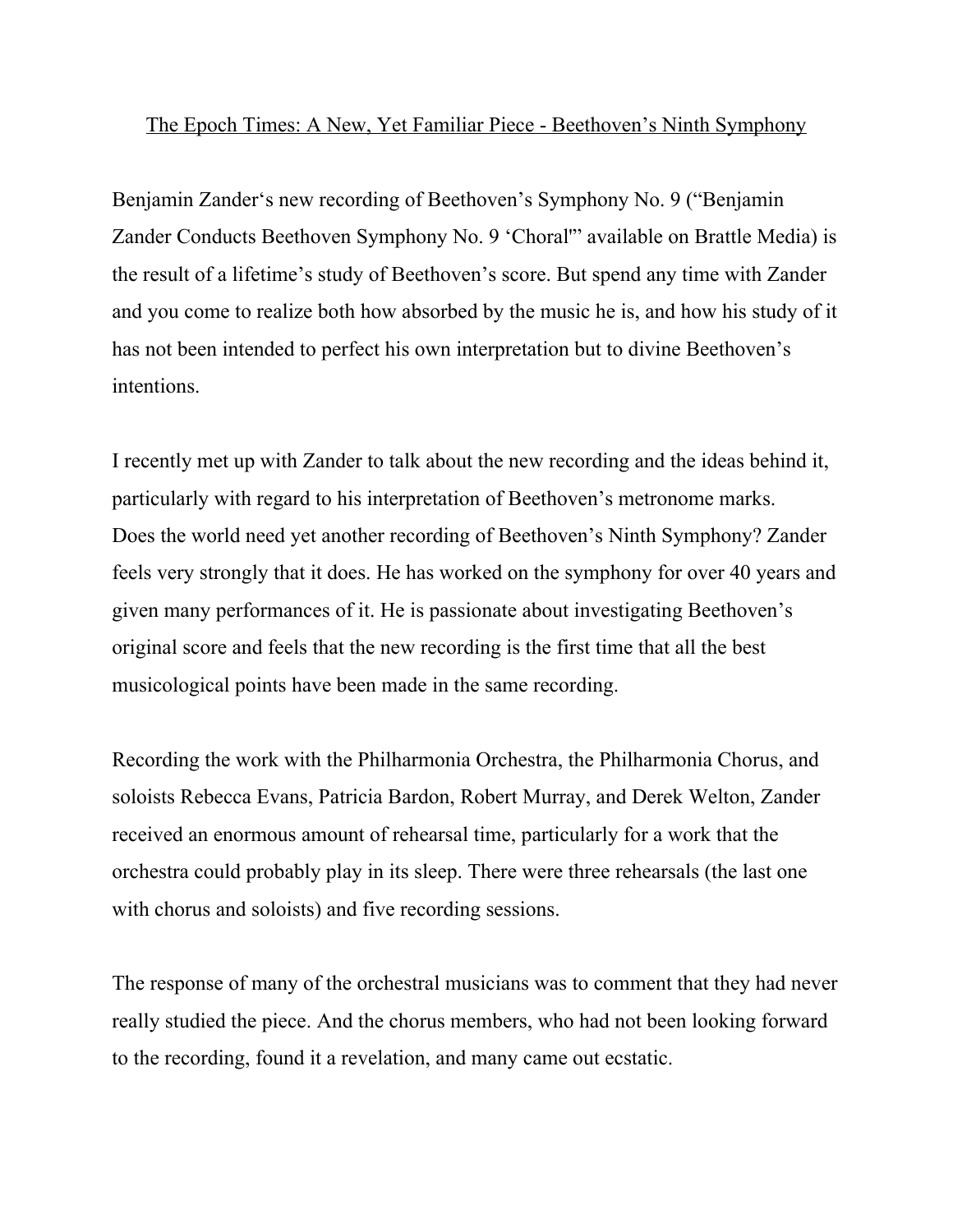## *The History Behind the Recording*

One of the focuses of his new recording is Zander's interpretation of Beethoven's metronome marks. Ever since he was a small boy, Zander has been fascinated both with Beethoven and with the tempos of his symphonies.

Back in 1967, Zander conducted his first performance of Beethoven's Symphony No. 5 in Boston, and it caused a sensation because of his approach to the tempos and to the music. No one had heard Beethoven that way, and everyone was talking about it. This was the period before historically informed performance had reached Beethoven. So, in a sense, Zander has spent a lifetime as a pioneer and is proud of it.

He points out that now news travels fast and new interpretations are heard and shared rapidly, but back in the pre-internet days things happened slower. He readily admits that there were other pioneers before him, who experimented with Beethoven's tempos, but none of these made a global impact.

Zander took the Ninth Symphony and the Boston Philharmonic Orchestra to Carnegie Hall in 1992, and critic Andrew Porter wrote a long review of the concert, discussing Beethoven and the metronome and saying, "If Mr. Zander is right, we have been listening to the music of the greatest composer only in misrepresentation."

Zander took the idea to the BBC, and they were interested in his theories about Beethoven's tempos but insisted it had to be done on period instruments. Eventually, a BBC performance was given by Roger Norrington with a period instrument ensemble.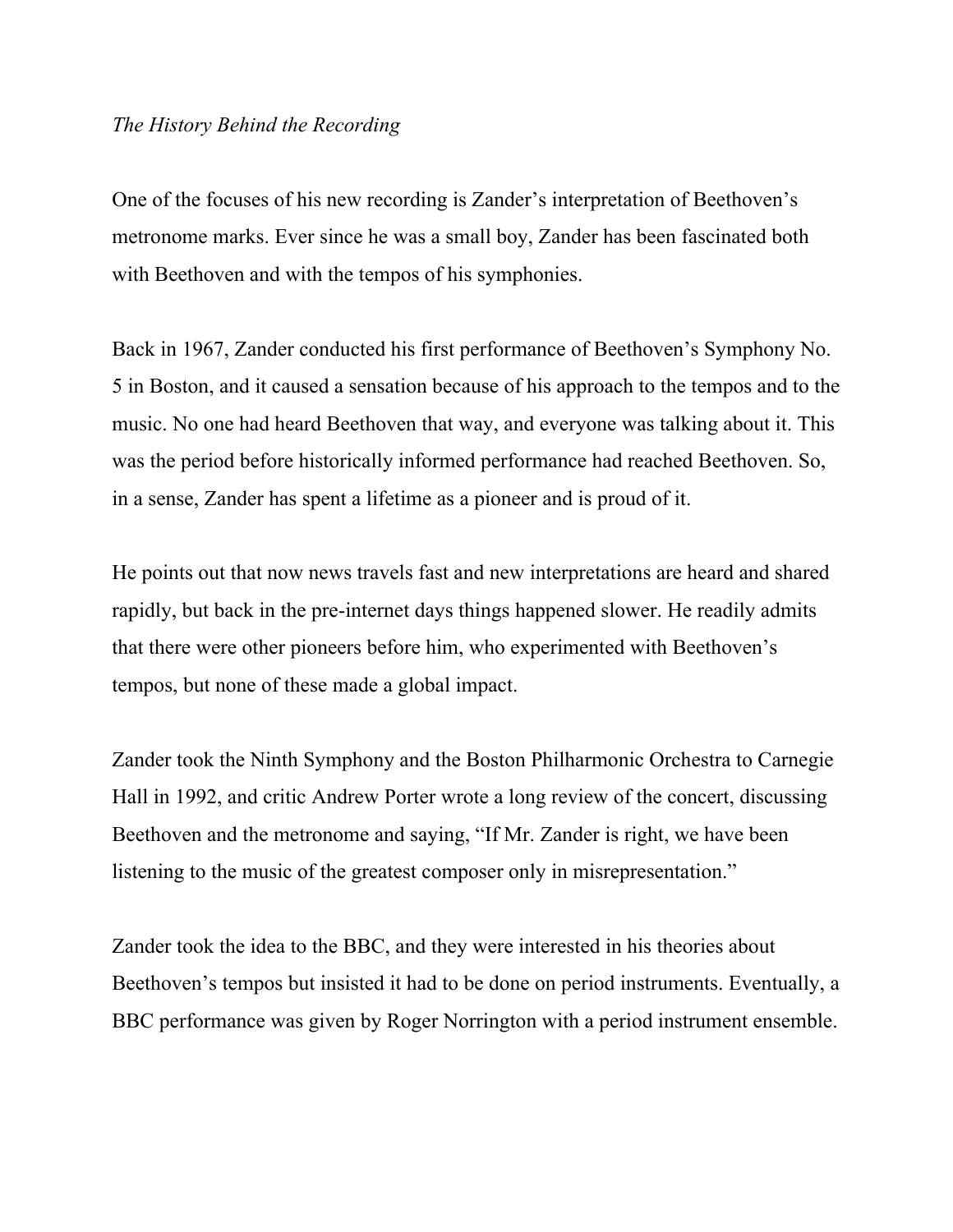Zander was livid at the time, but is now grateful because he feels that it has taken another 30 years to absorb the music into his bloodstream. Now when he picks up the score, he hears the music at Beethoven's tempos. It is not enough to just play Beethoven's tempos; you have to have the music in your DNA. He quoted Debussy on the conducting of André Messager at the premiere of "Pelléas et Mélisande": "You succeeded in awakening Pelléas to musical life, with a delicate tenderness, … the inner rhythm of any composition is called forth by the conductor."

## *Beethoven and His Metronome*

Beethoven was very keen on the newly invented metronome, as it enabled him to be even more detailed about tempos. His Italian tempo markings in the score are quite complex in an attempt to come to grips with delicate variations of tempo.

But the metronome Beethoven was using had limitations: The speed only went down to 50. And the transcription of Beethoven's metronome marks was not done without error, so Zander went back to Beethoven's conversation books, where an interaction with his nephew Karl clarified Beethoven's exact intentions.

Many of Beethoven's metronome marks are uncontroversial, and in the narration that accompanies the new recording, Zander goes through them in detail, showing how the majority of conductors adhere to them.

But a few are controversial. The final movement of the March is one example. Originally it was thought to be a slow tempo, but by examining the original conversation book, Zander came to realize that the tempo Beethoven was aiming at was far faster.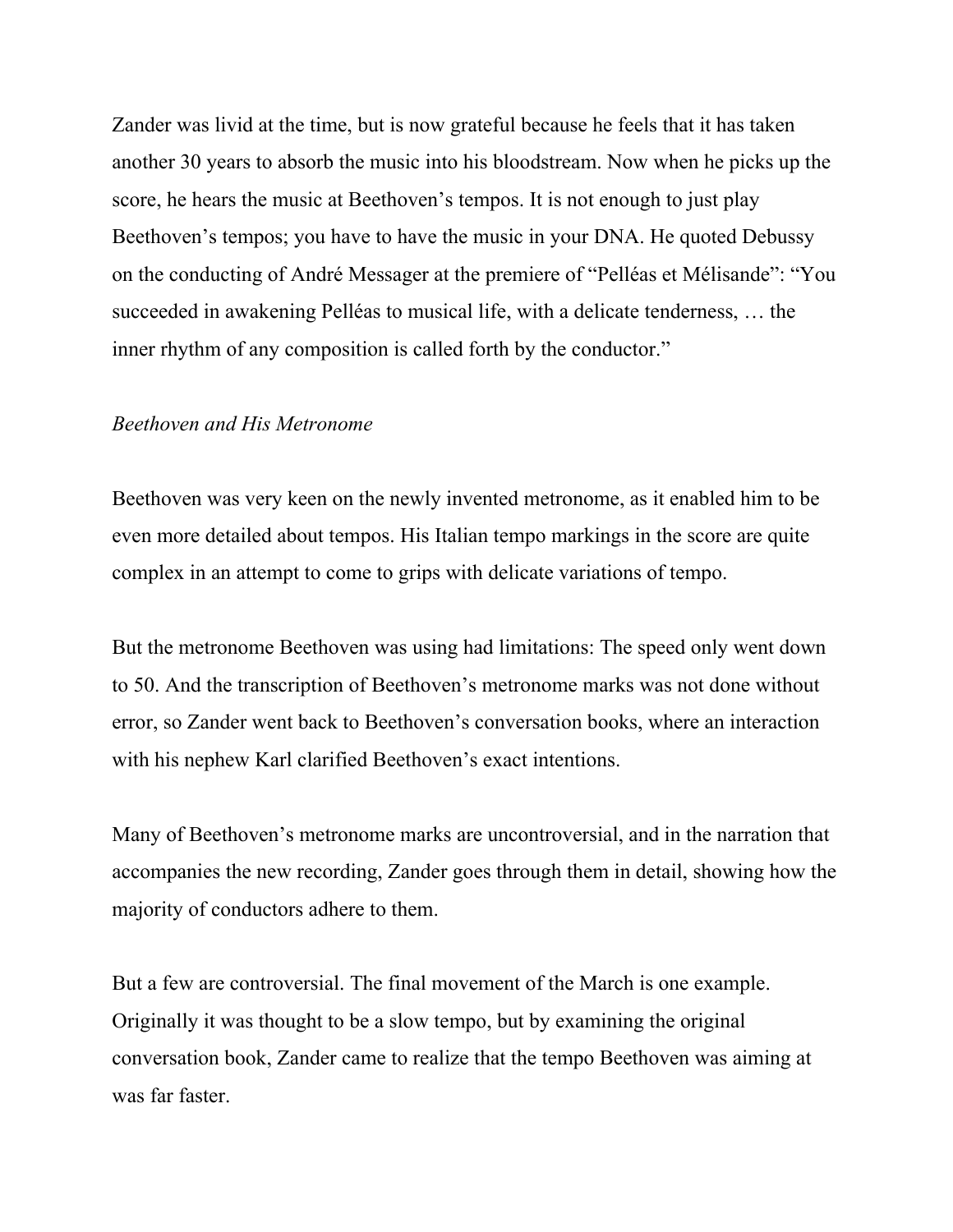With the new tempo, in the final movement of the March, when the full orchestra is released, the musicians have to play stupendously fast. At the recording takes, they only once managed the correct tempo—"a white knuckle ride," Zander recalled. But the leader of the orchestra, Stephanie Gonley, suggested that the string players bow the fast passage on the string rather than off it—something that would have suggested itself easily to period performances—and this made the increased tempo possible. Zander uses this as an example of how the orchestra was very much on his side for the recording sessions.

One of the more controversial areas is the trio of the Scherzo, which one observer at the very first performance referred to as having unusual exhilaration—something that does not happen with the traditional, slower speed. And, as Zander points to a motif that repeats some 27 times, he feels that the faster tempo makes sense of the repetition.

Another of Zander's key points is that orchestras rarely play Beethoven's exact dynamics. Repeatedly during our study of the score together, he pointed out places where pianissimos are ignored and where fortes are played fortissimo. For example, the orchestra is marked pianissimo at the beginning, and the first entry of the soloists is another key point, rarely taken quietly enough so that the soprano soloist doesn't swamp the mezzo-soprano.

Zander asked the soloists and the chorus members to express the emotion of the words instead of shouting them, because there is a remarkable amount of piano marked in the score. Some of these details were tricky: The final ensemble "vor Gott" is fortissimo with a diminuendo because the following passage is piano, and then in the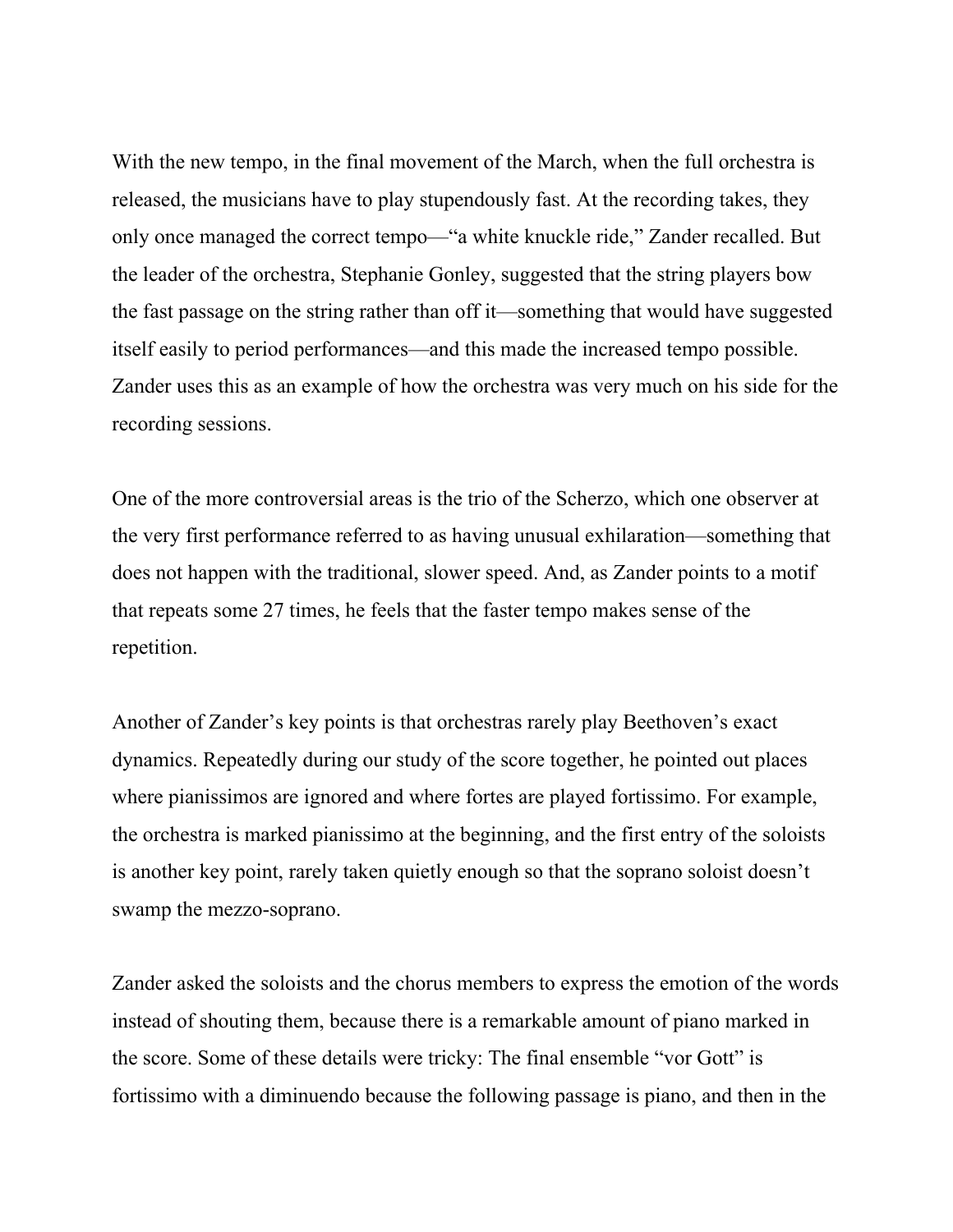following passage, the piccolo is supposed to be pianissimo. It is to achieve such details that the three rehearsals were needed.

# *The Bigger Picture*

Zander calls himself essentially a teacher. His new recording of Beethoven's Symphony No. 9 includes two discs of introduction, explaining how he reached the conclusions he did regarding the tempos and other issues. The aim is something more than purely academic. He hopes that the general populace will listen to the explanations and get a deeper understanding of the music, and he hopes that he is teaching people how to listen to the music.

With that in mind, Zander takes a practical view of the score as well. There is a viola passage in the last movement that is usually never heard; Zander attributes this miscalculation to Beethoven's deafness. To compensate, he doubled the violas with the horns, making the musical line present in the overall texture for the first time, something he finds very satisfying. And he has adjusted the timpani parts, as Beethoven was limited by the timpani of the time whereas modern timpani are more flexible.

Hearing the results of the performance, which Zander calls electrifying, he believes that we can come to understand that Beethoven was in extremis, living on the edge of the universe and pointing to things which we can only imagine. There are passages that reach maximum joy, yet Beethoven himself was in the depth of darkness.

While Zander is comfortable that other interpretations and views of the music will co-exist, he feels that Beethoven's vision is so much more powerful when you do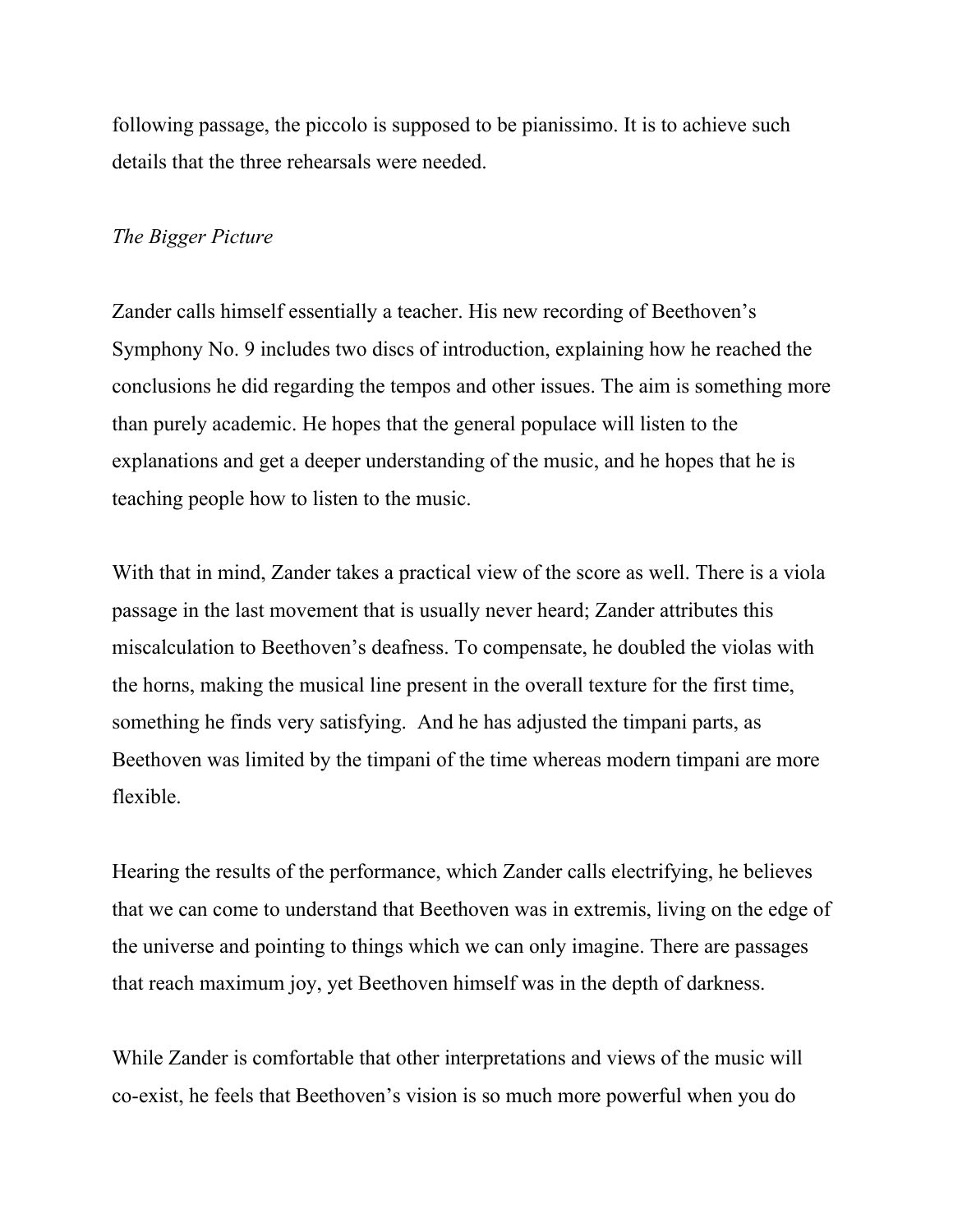what he says, not just following the metronome marks, but every detail of the score. One of Zander's comments sums up his attitude: He isn't a god, he's a conductor, "so let's not be careless with Beethoven's music."

*Robert Hugill*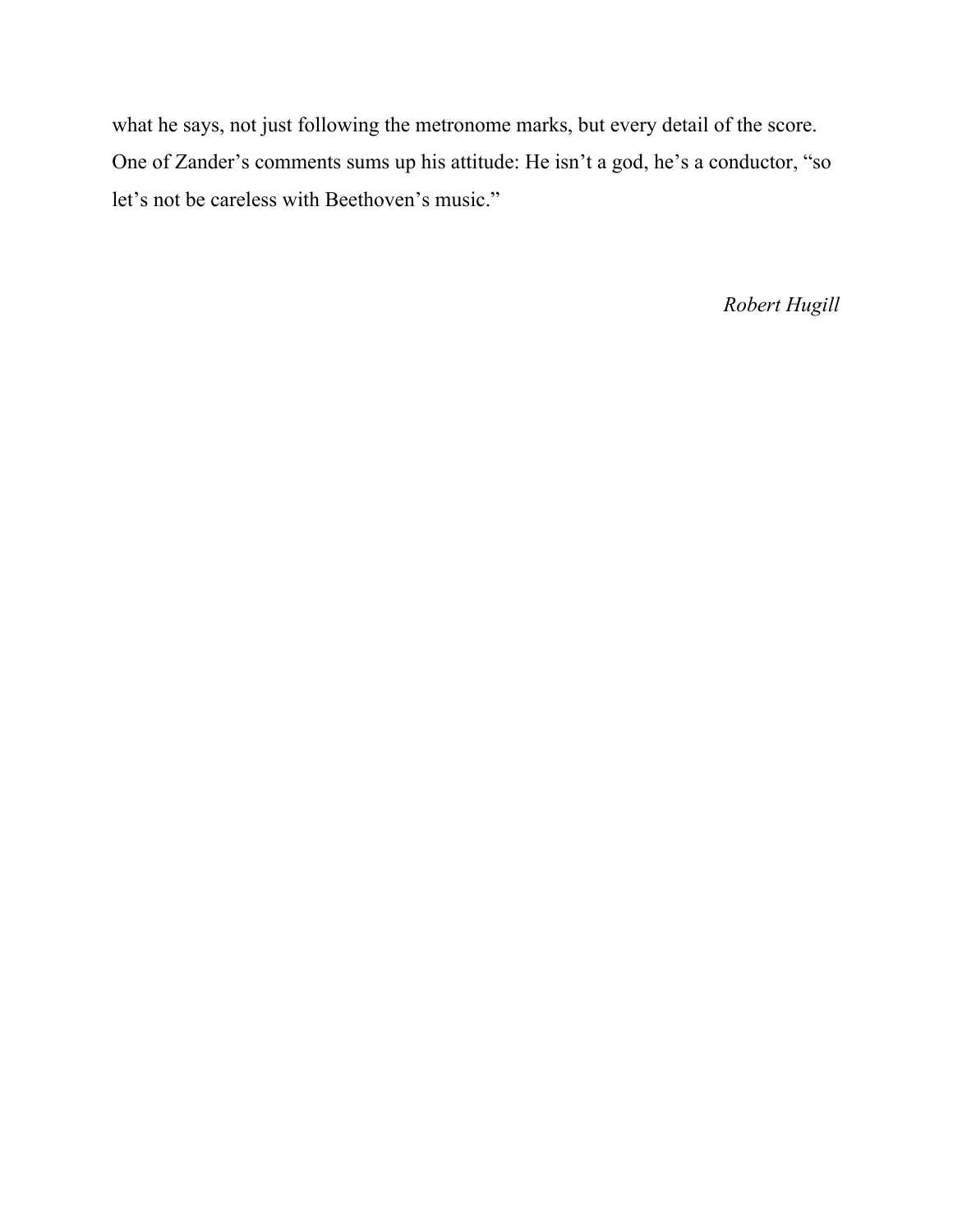#### MusicWeb International

I probably won't be challenged by anyone when I assert that this new Benjamin Zander Beethoven Ninth on Brattle Media will stir a good measure of controversy, maybe a huge measure. It is the fastest version I know of from among the twenty or more recordings I possess of the work and the numerous others I've heard either in live performance or from another recorded source. An average-length Beethoven Ninth will last around seventy minutes, while brisk versions reduce that timing by five minutes or so and slow ones increase it by several. The previous fastest rendition I'm aware of was by Philippe Herreweghe with the Orchestre des Champs Elysées on Harmonia Mundi which clocked in at a very lean 62:29. This new effort by Benjamin Zander has a timing of 58:39! For some it will be hard to imagine this symphony coming in at under an hour: is the conductor going beyond the outermost limits, edging toward breakneck speeds? Maybe. But we must remember that the stopwatch, when serving as judge and jury is quite fallible.

The first movement opens at a brisk tempo, which is maintained throughout, but Zander's pacing is actually not egregious at all. In fact, I rather like his take on this opening panel: he draws precise and fairly-detailed playing from the Philharmonia players and manages to convey a sense of urgency, of struggle and conflict in the music, which is exactly what Beethoven wanted. The Scherzo opens in a rather standard tempo, somewhat brisk but hardly unusual. Again, Zander imparts a feeling of urgency, but it doesn't override the overall celebratory character of the music. Fortes and percussion are potent, but fit in well with the conductor's epic vision of the score here. What may raise eyebrows though is the very quick tempo in the Trio section: I've never heard it taken this fast or even nearly this fast. But, of course, the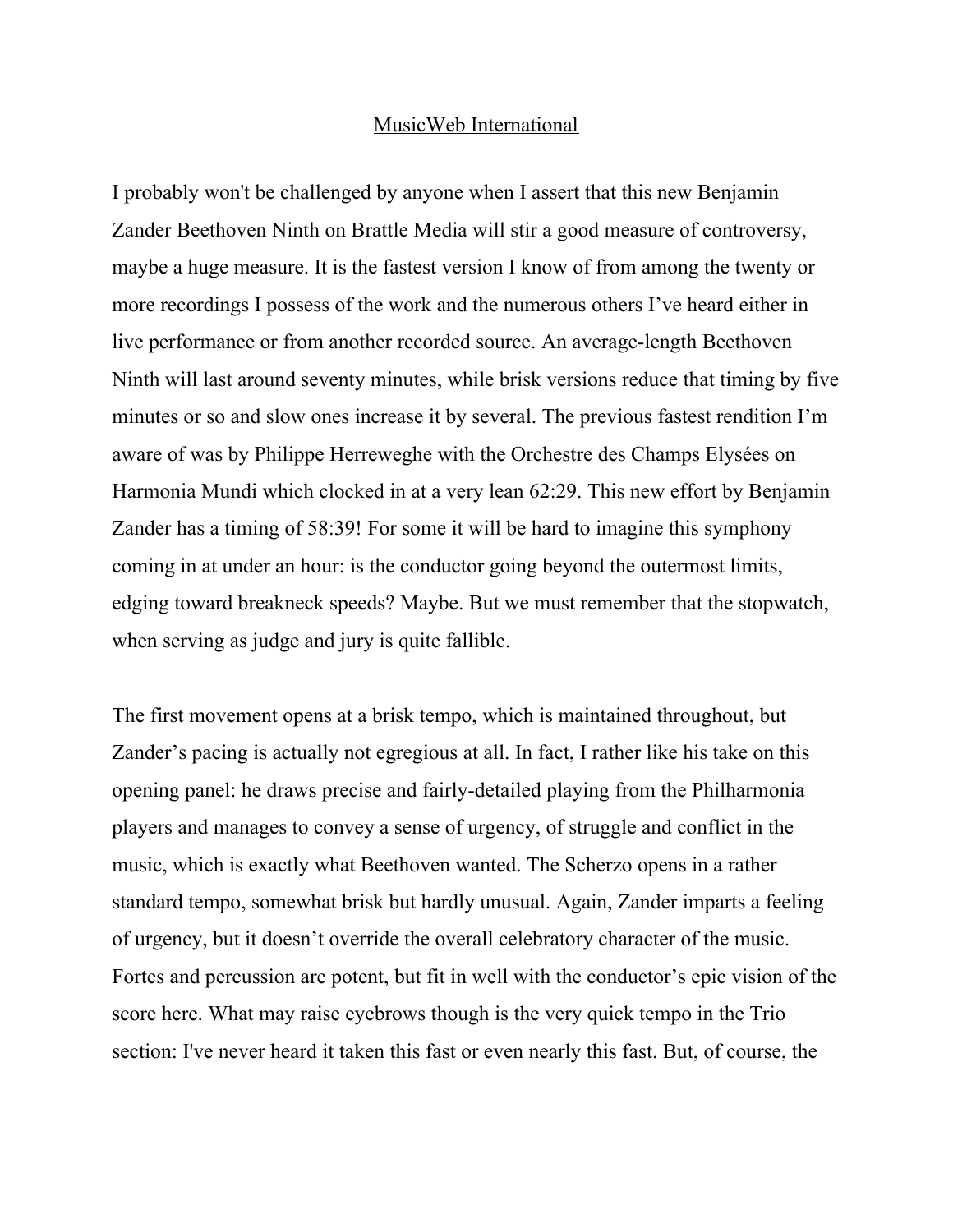marking is Presto and the conductor's tempo is arguably a Presto. Still, the music sounds a little too hurried and some detail gets lost.

More than a few Beethoven mavens may also object to the tempo of the Adagio, which, once again, is faster than I've ever encountered before. With a timing of 11:07 for a movement typically lasting fifteen or sixteen minutes in other performances, the music may strike some as more of an Andante or even Moderato. Yet, I think Zander's tempo is arguably in the Adagio range; moreover, I like his more animated take on the music here: the mood is brighter and less solemn than customary, even if at times the playing sounds a little aggressive and pushy.

What may be Zander's greatest success is the finale, a movement which has always been a little problematic: Verdi thought the vocal writing was bad and Beethoven's friend and contemporary Louis Spohr, with possibly a bit of envy, called the music here "monstrous and tasteless". Well, it's hardly "monstrous and tasteless," but it is somewhat bombastic and the vocal writing is extremely taxing on some of the singers. Still, it's great music. In Zander's version the flaws one might associate with the music seem less apparent, thanks to the brisk pacing and intelligent phrasing. In sum this is a thrilling account where the feeling of final triumph vanquishes any sense of bombast or garishness. Here, not only does the orchestra play with utter commitment, as they do throughout the work, but the chorus is simply splendid, especially in the latter half. The vocal soloists are fine too, if not outstanding.

The sound reproduction from Brattle Media is clear and well balanced. As indicated in the heading, this is a three-CD set, with two of the discs being devoted to the conductor explaining his interpretation, including his very brisk tempos. That's a nice bonus but hardly the reason to acquire this set: this is perhaps the most valid new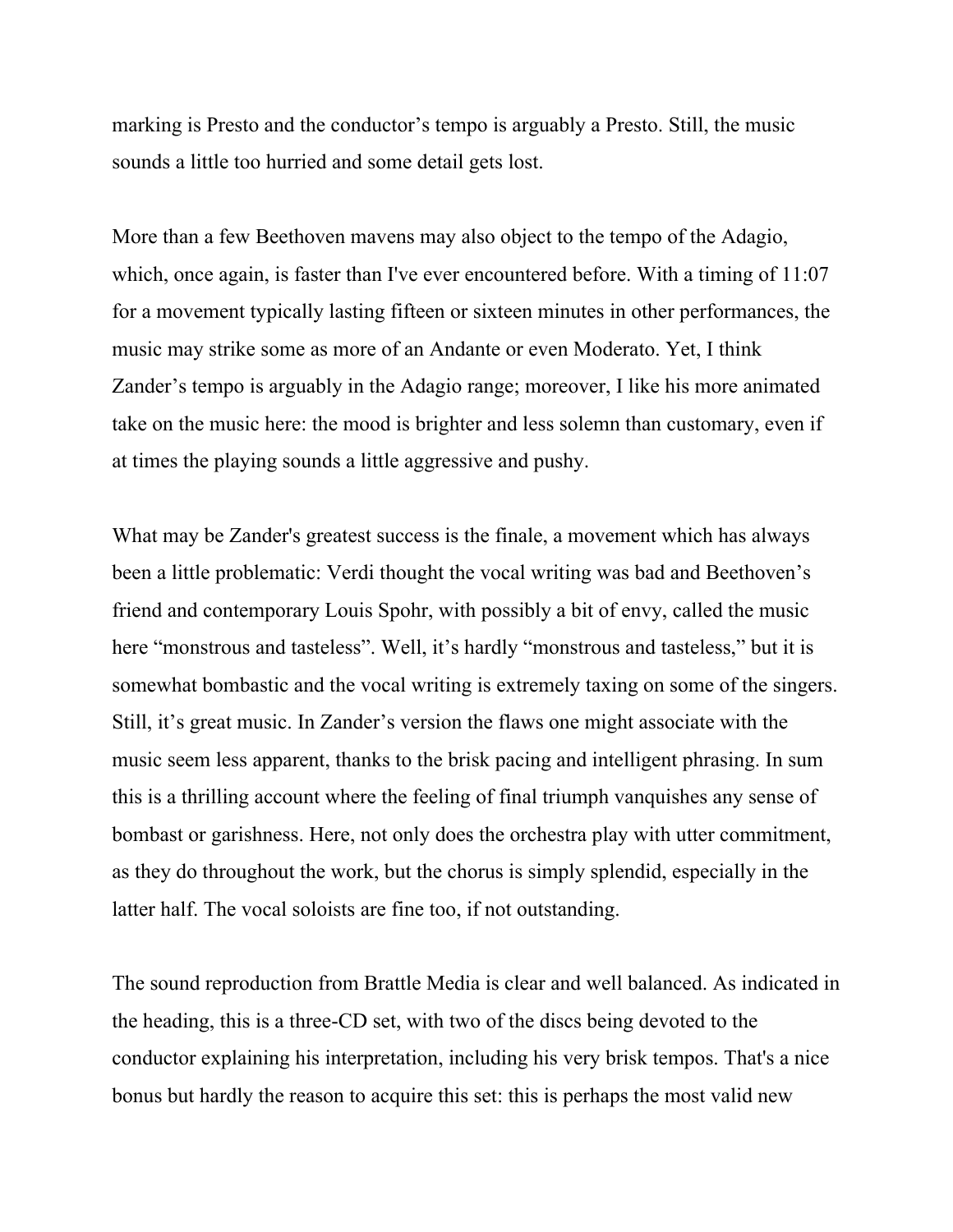interpretation of a Beethoven symphony in decades. Some will call it revelatory and I won't challenge that assertion. If you admire Beethoven and his symphonies (who doesn't?), this Ninth is definitely worth your attention.

*Robert Cummings*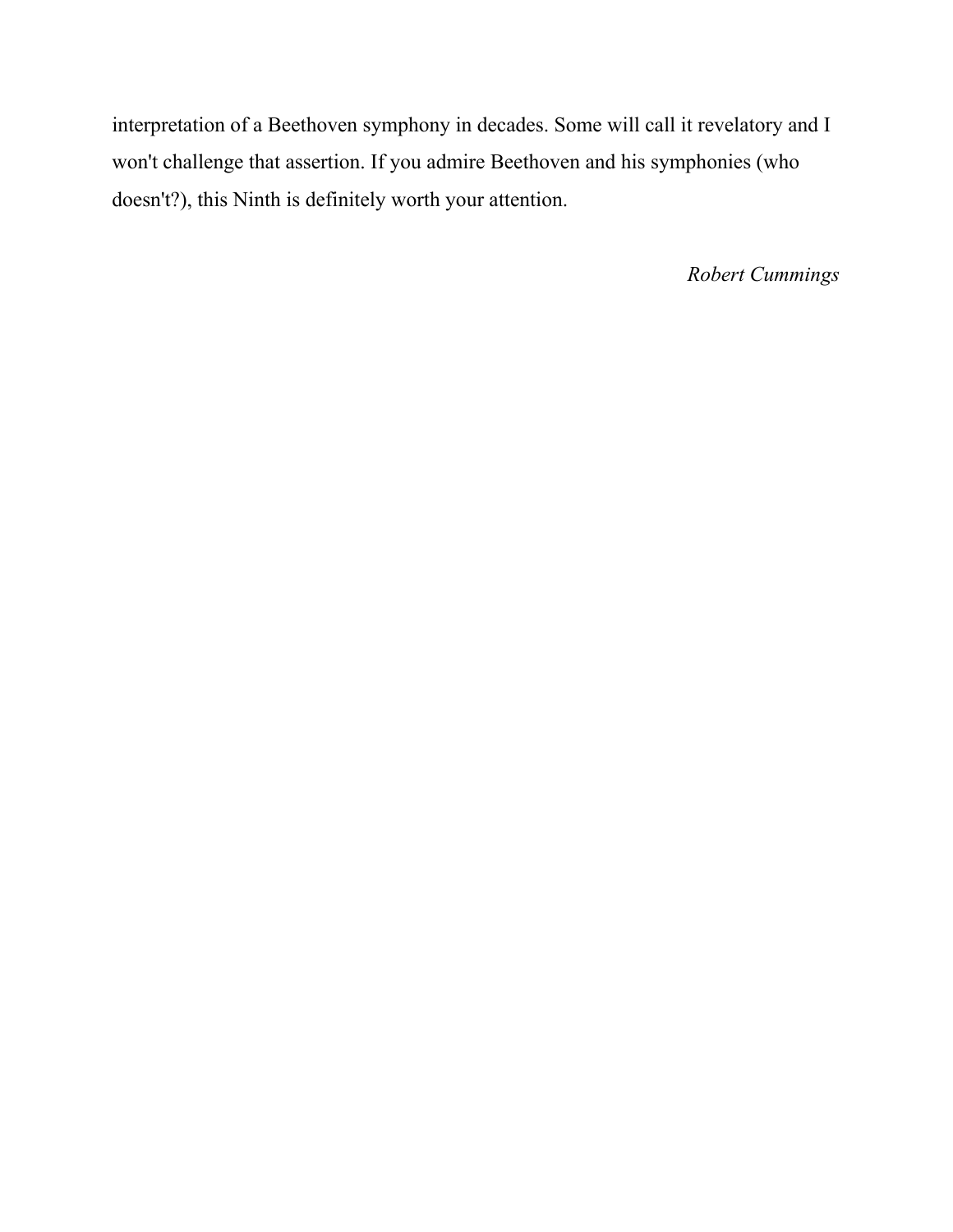#### MusicWeb International - Recording of the Month

This is a fascinating and in many ways epoch-making issue. Benjamin Zander is not only a fine conductor – he is at present principal conductor of the Boston Philharmonic Orchestra – but also a true scholar; someone who not only feels deeply where music is concerned, but thinks deeply too, something that far from all conductors do.

The question of the metronome tempo markings in Beethoven's scores (though he actually inserted metronome marks in his scores for only a relatively short period of time) is one that has occupied musicians and musicologists for many years. The argument often went "Beethoven's metronome marks are so much faster than the way I think his music should be played; therefore there must have been something wrong with his metronome" – a clearly somewhat self-serving case. Over the past half century, numerous musicians have decided to give the markings a chance, and have often surprised listeners with how convincing this can be.

I would certainly recommend listening to Zander's detailed discussion before listening to his interpretation (all two and a half hours' worth!). He tackles the whole issue in an engaging and, largely, rigorous way, then explains in detail how he has applied it to the 9th Symphony. He is often politely but firmly critical of the interpretations of great conductors such as Furtwängler, Karajan, Bernstein and others; but the nice thing is that he is equally critical of his own earlier readings of Beethoven's works!

There are so many aspects of this performance that are surprising, some will say 'shocking'. And passages that some will find revelatory and others simply bizarre. But nothing is done for effect, everything is backed up by Zander's impressive blend of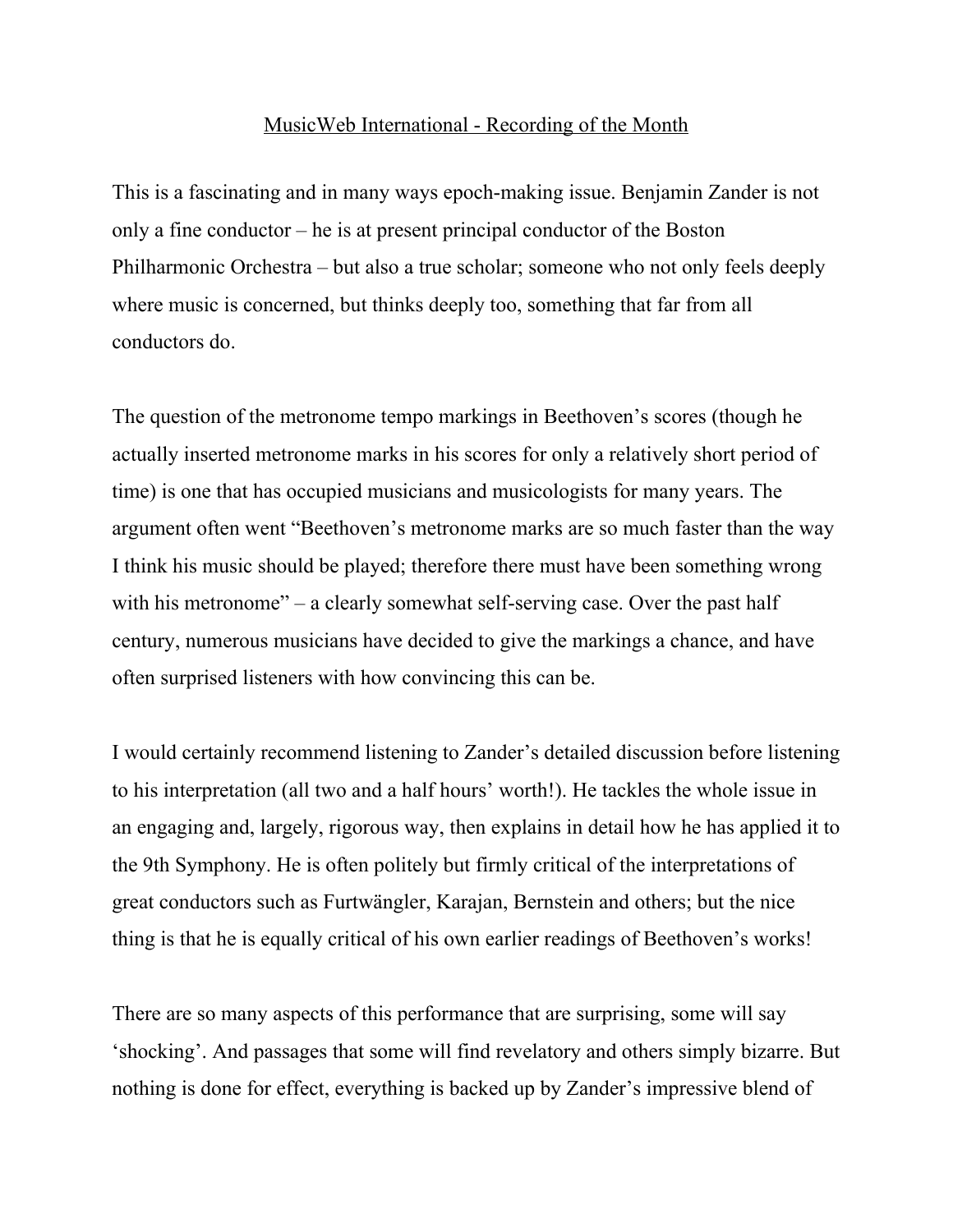scholarship and musicianship. Perhaps the most extraordinary moment of all comes in the finale, as the chorus arrives at that moment of great power – 'Und der Cherub steht vor Gott' – and the mind-blowing harmonic shift that takes place under the final repetition of 'Gott'. Normally, that F major chord is sustained fortissimo; but Zander's researches have found that Beethoven had added a diminuendo to this chord. The effect is unquestionably startling and rather wonderful.

The ineffable slow movement is a particularly interesting case; it has two main themes, and each occupies its own tempo, the first Adagio – very slow – and the second Andante moderato, suggesting a more flowing speed. The implication of those verbal descriptions is that the second theme will be somewhat quicker, yet its metronome mark in the score is 63 crotchets to the minute, while the Adagio's is just 60 – hardly any difference at all. Zander's point is that the sublime opening theme is best felt in two very slow beats to the bar – minims – rather than four crotchets. But that would require a marking of minim  $= 30 -$  and the lowest possible mark Beethoven had on his metronome was 50! It may sound nit-picking; but that consideration enables Zander to find, for me, the perfect tempo relationship between the two themes. Thus the whole movement makes even better musical sense than I had heard hitherto. These are crucial decisions, because, as any musician will tell you, finding the right tempo for the music is always the most significant key for unlocking the music's expressive character.

Then there's the scurrying Scherzo, with its more relaxed Trio. But is it more relaxed? This is far too complex to go into in detail here; but Zander's findings suggest that the Trio really should go much quicker than it is usually played, and his argument is convincing. There are of course practical problems; there is a famously finger-twisting oboe solo here, which at this tempo becomes even more challenging. But the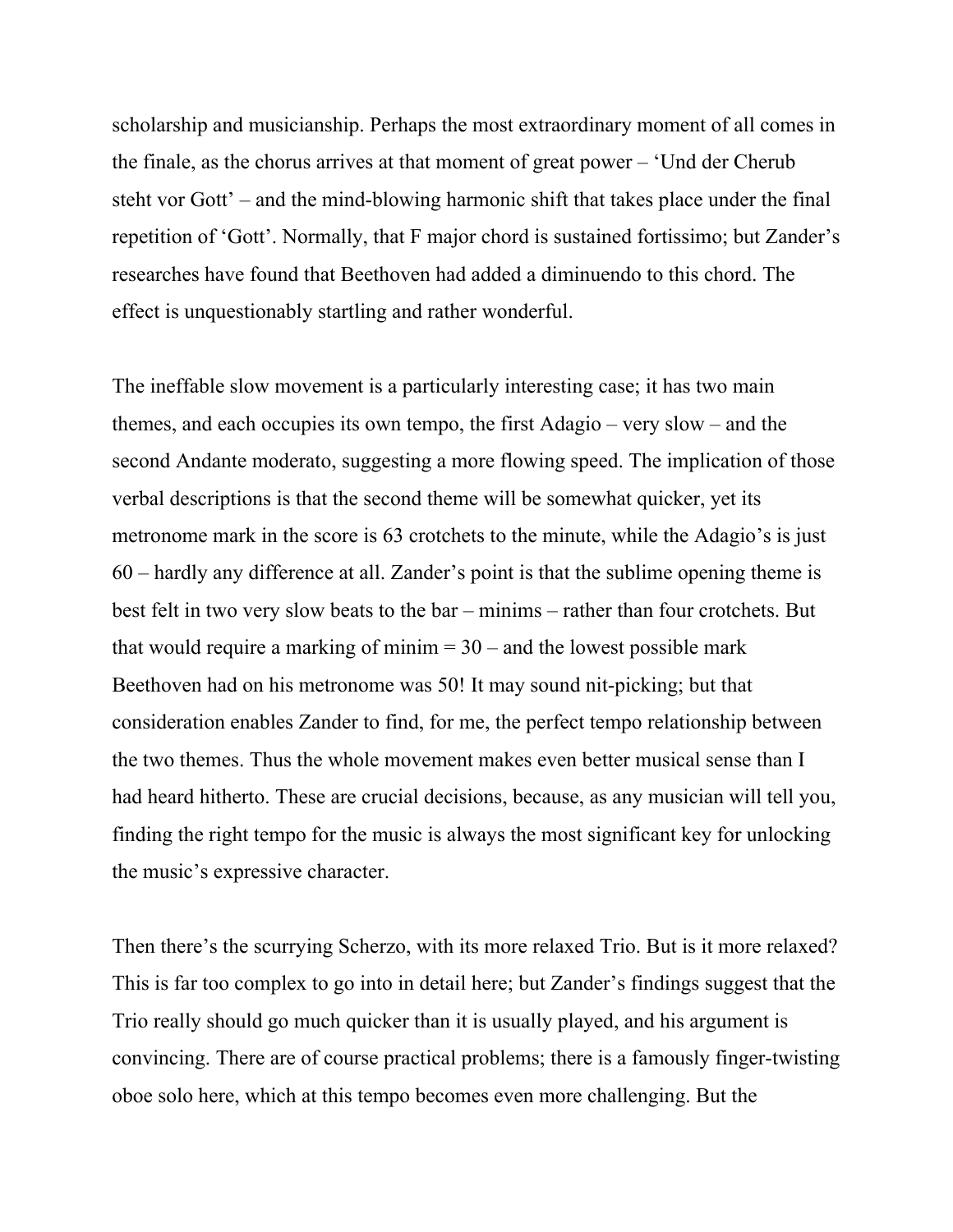Philharmonia's principal oboe, Gordon Hunt, surmounts the challenge magnificently thereby setting a daunting new benchmark for succeeding generations of oboists!

There are so many other novelties and things to make you sit up and take notice – who knew that Beethoven had a piano at that first performance? It presumably fulfilled some sort of continuo function; but Zander feels that the piano's bass notes can bolster the 'cellos and basses in that terrifying storm that is the recapitulation of the first movement's main theme. You won't be able to hear it separately, but it's there in the midst of the torrent of sound.

So, whether one 'agrees' with Zander's interpretation or not, this issue is a vitally important addition to the Beethoven discography, and indeed to Beethoven studies generally. Yes, there are one or two places where I'm not quite sure yet that the innovations really work; but the important thing is that Zander has clearly convinced his orchestra, choir and soloists that the changes are worth implementing. The singing and playing is magnificently passionate and imaginative, and therefore 100% worth hearing.

*Gwyn Parry-Jones*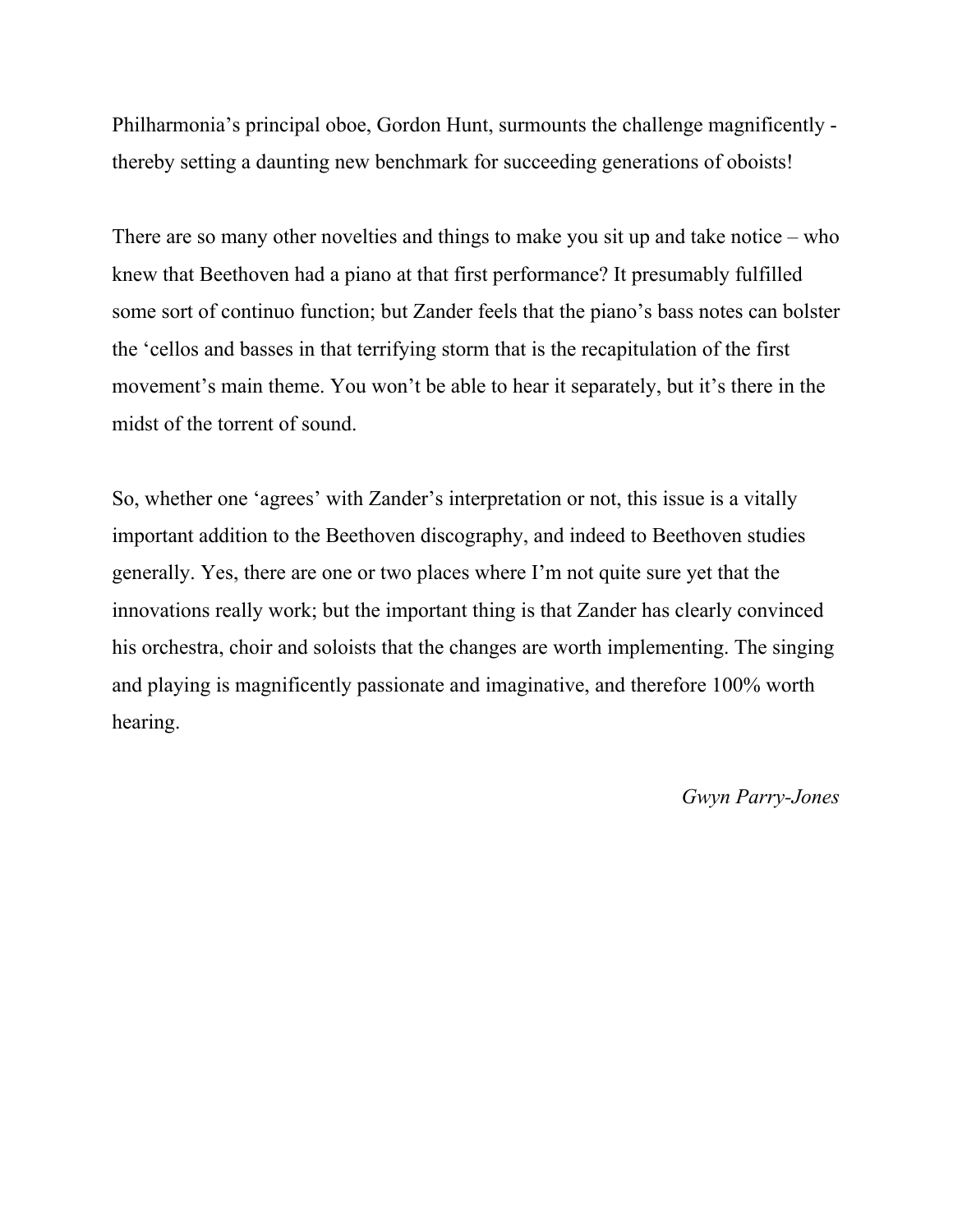# Seen and Heard International - Benjamin Zander's Refreshing and Thought-Provoking Approach to Beethoven

As pre-concert talks go, Benjamin Zander's ranks amongst the finest. An engaging raconteur and passionate advocate of Beethoven's own metronome markings, over the course of an hour he dissected the Ninth movement by movement, even providing handouts for those of us quick enough to get to the platform to pick one up after he finished speaking: a copy of his article, "Did Beethoven get it wrong? Further thoughts on Beethoven's tempo indications for the Ninth", a list of Beethoven's own metronome markings and a photocopy of an excerpt from one of the composer's "Conversation Books" from September 27, 1826 between the composer and his nephew Karl around these same metronome markings. This, plus copious music examples from an electric piano by Zander himself and various gems of wisdom: Mahler "was born in the coda of the first movement"; a description of the Scherzo as "a trance-like dance"; the opening of the finale as a "Scherekenfanfare". Admissions of tweaks to Beethoven's scoring, even adding some timpani strokes, were also included. The audience was, for a pre-concert talk, huge. Zander clearly has a following, and deservedly so.

Although the orchestra was the Philharmonia, this was not part of their main subscription series. Whether or not that had anything to do with the number of deputies (it did look like a different orchestra), who knows; certainly ticketing and related arrangements were very different. The audience, too, was different, applauding between movements – only Mei Yi Foo's correct decision to move straight into the concerto's finale headed off the worst of it in that instance.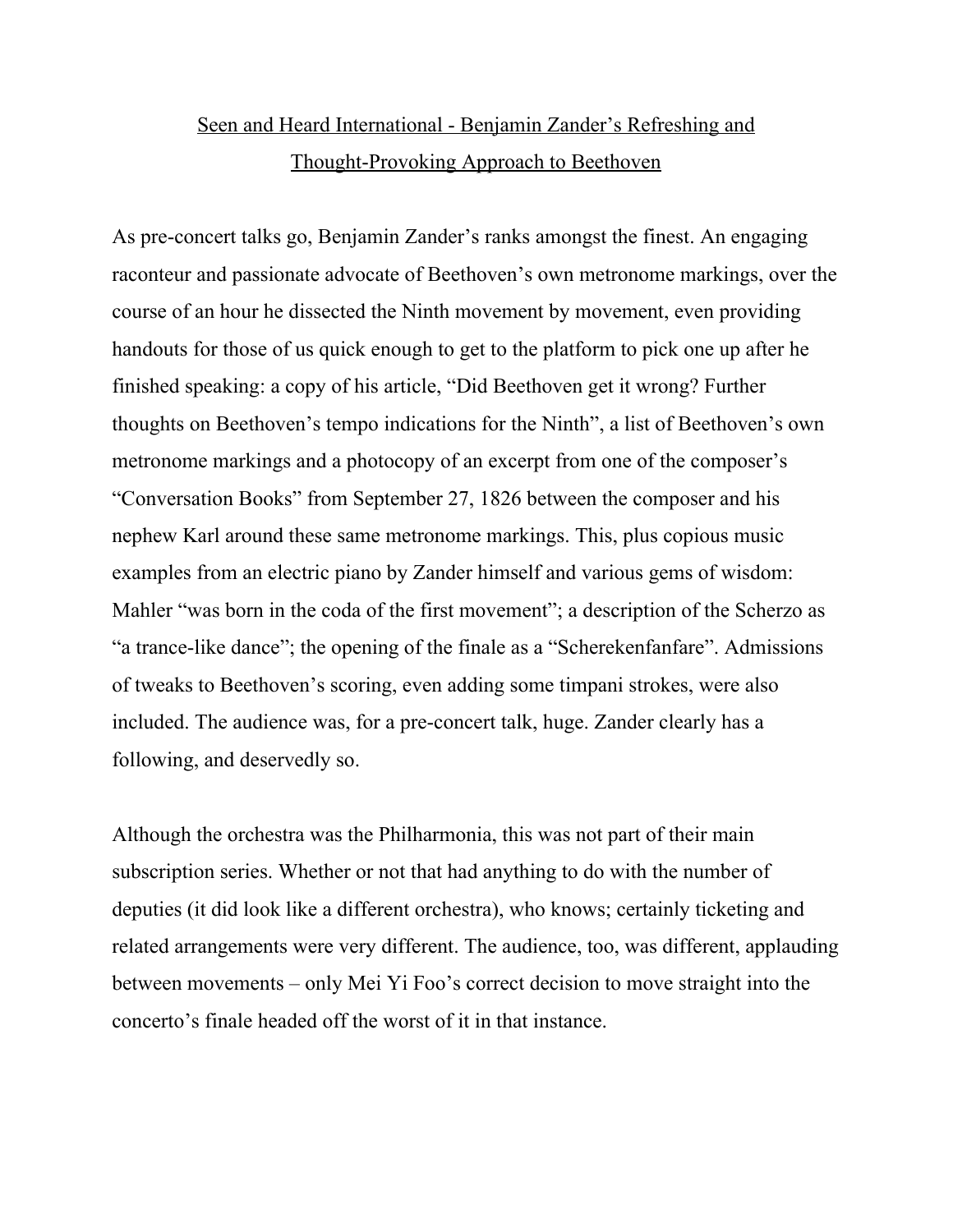Zander made the interesting point that both Coriolan and the Ninth begin "atemporally" – that is, initially one cannot tell the tempo. In the case of the orchestra this comes in the form of a sustained unison "C", in the symphony the famous sustained tremolando fifth. A nice link (and of course Coriolan links to the Third Piano Concerto via key centre). The performance of Coriolan itself was remarkably disciplined, with very tight string articulation. Unsurprisingly there was no slowing for the second theme; a diminuendo over a sequence of chords was beautifully managed. A thought-provoking as well as exciting account.

The soloist for Beethoven's Third Piano Concerto was Mei Yi Foo, a winner of the BBC Best Newcomer of the Year Award. It was interesting that Zander chose to conduct the whole first movement in four despite the sprightly tempo (including the second subject). There was a lovely sense of detail, such as the nice viola counterpoint in the orchestral exposition. Mei Yi Foo's contribution was characterised by a penchant for clarity, but her tone tended to become brittle at the louder end of the dynamic scale. The central Largo was expansive, most notable perhaps for the orchestra's beautifully shaped initial response to the soloist's opening statement. Clarity was paramount here, with the wind solos coming through well. The dexterity required for the finale was all in place from the soloist, and it is a testament to the intelligence underlying this reading that the coda was fast but not frantic. Light on pedal throughout, Foo clearly saw this concerto as gravitating towards Beethoven's first couple of offerings. A most stimulating performance.

And so to the great Ninth. Now batonless, Zander commanded a phenomenally involving performance of this great masterwork. Although Zander eschewed any slowings, this added to the tension rather than forcing the music towards breathlessness. There was a huge amount of detail that shone through, also.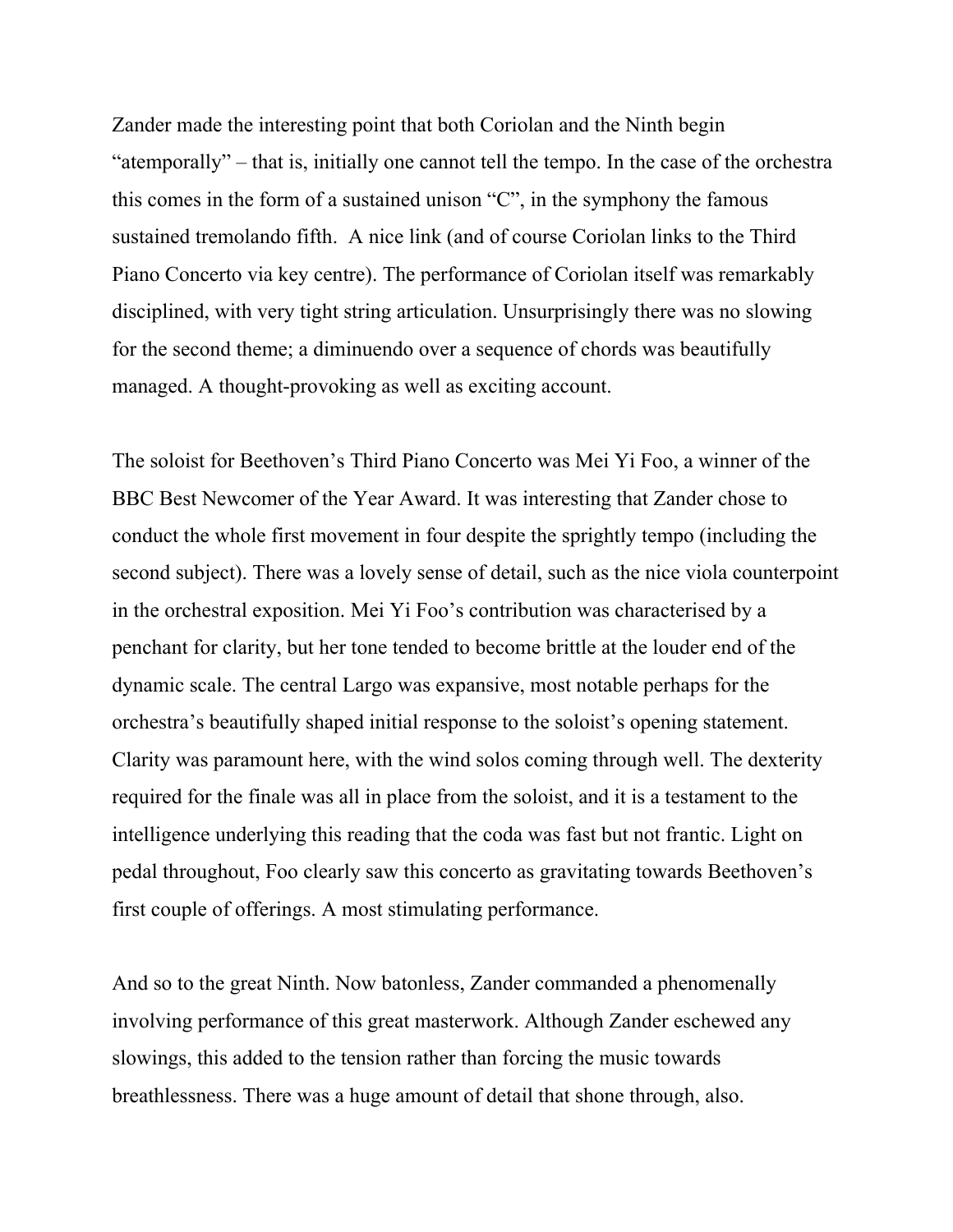Antiphonal violins really worked in the rapid-fire exchanges; hard-stick timpani shot through textures like thunderbolts. And, indeed, that coda did have a sense of the monumental, referring back to Zander's comments about Mahler. The sprightly Scherzo was beautifully shaped by Zander; the "surprise" tempo for the Trio was so rapid that one felt lucky to have the Philharmonia here; the challenge to the bassoon, particularly, must be huge.

The slow movement was so fast it was almost two in a bar; as Zander acknowledged, he is at the antithesis of the Bernstein approach to this music. It was interesting how the opening and the Andante were so close in basic pulse but the difference came in mood. Rightly, it was the fourth horn who played the solo (it is often purloined by the first), here possessed of a properly fruity low B flat. As to the finale, this was of remarkable energy. The low string recitatives were relentless in execution. Zander clearly likes the dramatic gesture as the baritone soloist, Derek Welton, entered at the last moment, holding his hand up in a "no further" motion to the performers as if to mirror his opening words of "O Freunde! Nicht diese Töne". The remaining soloists entered just prior to their entrance, minus the top gesture. Taking a break from Partenope over at St Martin's Lane where she is taking the role of Arsace, Patricia Bardon was a superb mezzo; Rebecca Evans a good soprano despite overenthusiastically holding out at the very end of the movement and retreating to the near-inaudible. The tenor, Robert Murray, was asked to sing "Froh" as a whispered confidence, and despite Zander's comments on how difficult it is to get a tenor to sing quietly in the pre-concert talk, it was executed expertly. The result certainly caused my eyebrows to raise, but that is all part of hearing the work anew.

The Chorus was staggeringly good throughout; nice to hear the diminuendo, pencilled-in on the score in the British Library, on the choral "Vor Gott" so perfectly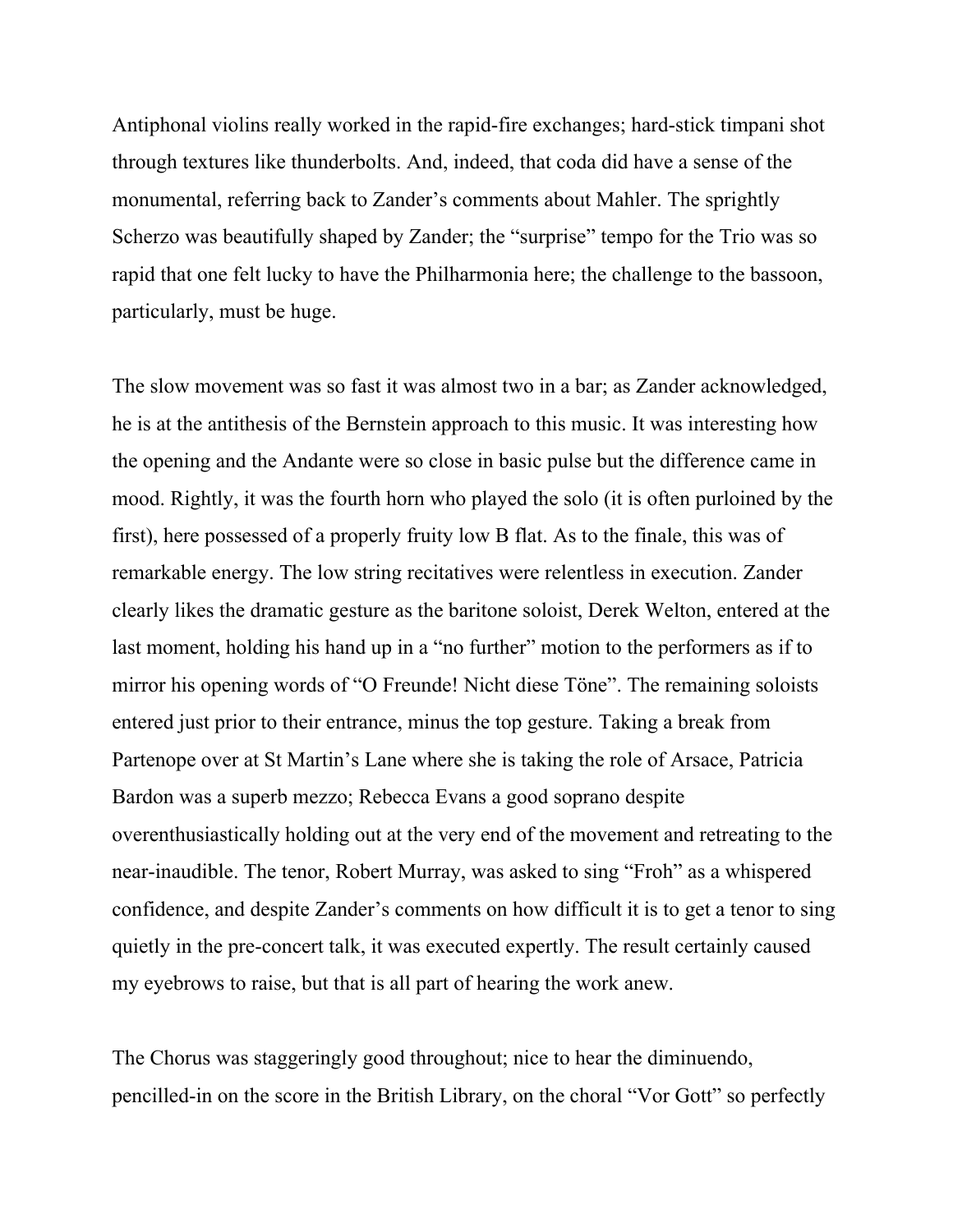managed. The orchestra, too, stunned in the fugue, taken at a massively fast pace. The performance as a whole was refreshing; Zander clearly has much to say in this repertoire.

*Colin Clarke*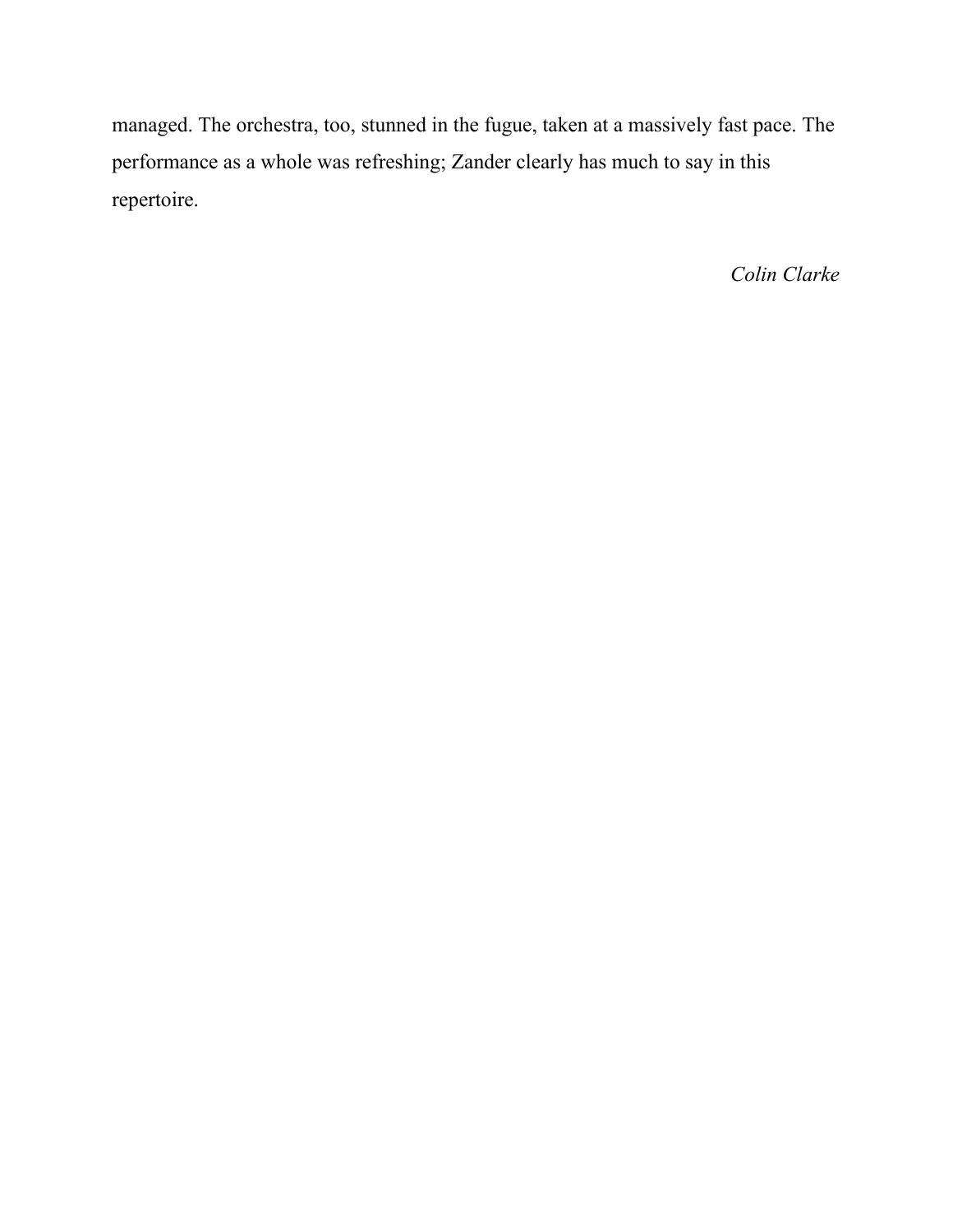## World Music Report: Benjamin Zander: Light of The Ninth

*"Don't only practice your art, but force your way into its secrets for it and knowledge can raise men to the divine." - Ludwig van Beethoven*

## *The Journey of the Spirit*

The life and work of Benjamin Zander seems to come together in a space where the sacred Psalms of King David and the secular Song of Solomon meet: a place where creation is celebrated with the deepest meaning and expectation of life – in all of the loving glory of its creator – as expressed in the profound beauty of music and poetry. Zander has written music in his early years, like King David did; but whatever love poetry he composed unlike King Solomon, remains unpublished. Nevertheless his sensibility has been formed by the artistry of both these figures of our common ancestry. While on the subject of music and poetry it is probably a matter of no small significance that Maestro Benjamin Zander is Jewish.

Significant also is this fact: Zander is blessed in a way few men are and because of this he may have completely unlocked the secrets of his art – the art of music – leading him to its greatest treasure: that which makes it first and last "heart music". And so no matter what its sophistication as we know from the Great Masters it is as if Zander had managed to do – and continues to do – what Beethoven advised; that he not only practice his art, but "force your way into its secrets for it and knowledge can raise men to The Divine".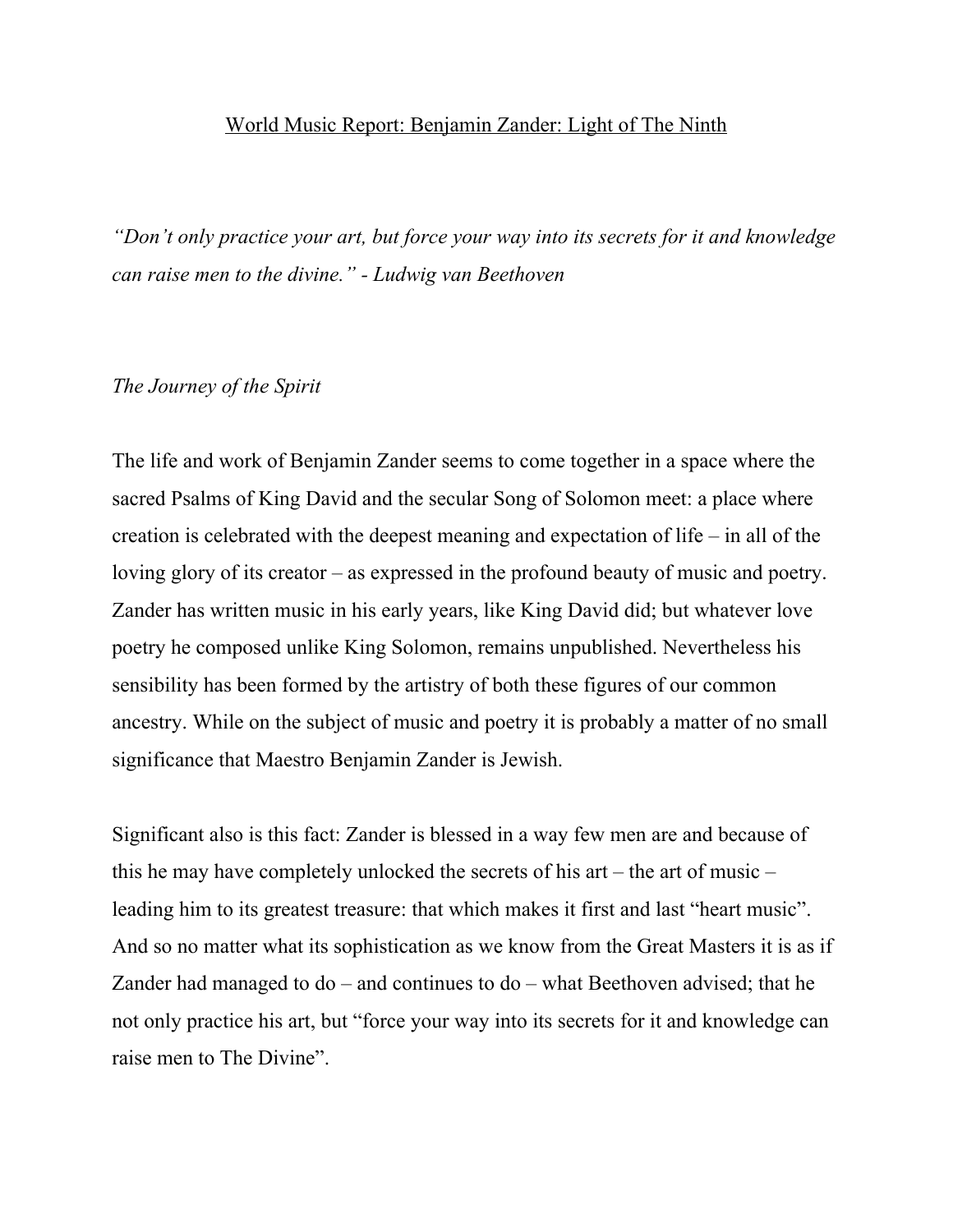In a seemingly less celestial (or is it more celestial) manner; certainly as a nevertheless important matter of fact, Benjamin Zander has recently released what could easily be seen as his "Holy Grail" recording of Beethoven's last and greatest work, his Ninth Symphony. The disc – simply albeit significantly entitled Nine – is a tour de force and features the iconic Philharmonia Orchestra together with the Philharmonia Chorus and the late Stefan Bevier, Chorus Master. Why is it a "Holy Grail"? The answer is simply this:

Benjamin Zander has been "working" at his "definitive" version of The Ninth for almost four decades. He has been studying it, researching its background, reading its score – possibly several published versions of it – and even recording it in 1983 with the Boston Philharmonic Orchestra and the Chorus Pro Musica (Masters/Pickwick Group, UK) and again in 1992 with the Boston Philharmonic Orchestra (including using Beethoven's suggested tempi and metronome markings . In short relentlessly pursuing it and in a manner of speaking, its creator as well, just as Beethoven himself might have advised Benjamin Zander has been "forcing" his way into "its secrets". Predictably and proverbially, Zander discovered what he believes to be the true tone and manner of The Ninth; the one that Beethoven himself had intended for it. It takes courage to pursue The Ninth so relentlessly. But it also took a sense of childlike wonder, which Benjamin Zander, at nearly 80 years old, has plenty of.

Remarkably it also took an enormous amount of time – over forty years, by some estimates; almost the exact amount of time that it is believed it took the Israelites to journey to reach Canaan and Galilee for those of us who are keeping track. At any rate (and even if you aren't beholden to the magic of numbers) it took an extraordinarily long time to arrive at this interpretation of Beethoven's magnum opus, a definitive one in every way; technically perfect, according to the intentions of Beethoven's personal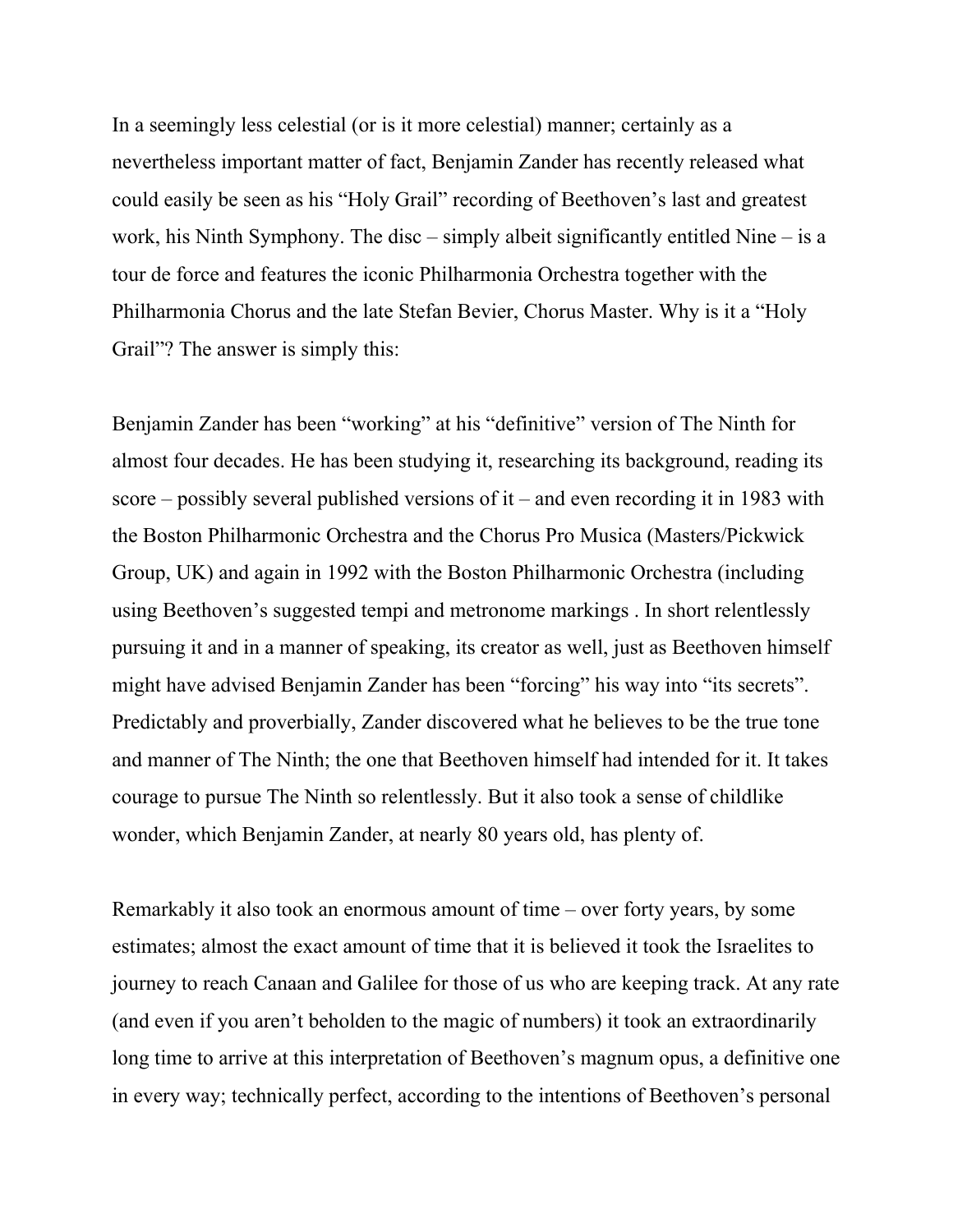markings indicated in the one published by B. Schott's Söhne (Mainz) in 1826. The results might shock – even dismay – many. But there can be no doubt that the greatest work of "heart music", Beethoven Ninth Symphony in D Minor Opus 125 "Choral" has turned out to be one of the great defining events in music; a performance that properly expresses Beethoven's intentions and in all its transformative power and glory.

The Ninth Symphony Opus 125 "Choral" by Ludwig van Beethoven has been performed by some of the world's most iconic orchestras, conducted by some of the greatest maestros – including on its debut in 1824 with Beethoven on stage. Wilhelm Furtwängler first performed it with The Berlin Philharmonic Orchestra in 1942; then again with the Choir and Orchestra of the 1951 Bayreuther Festspiele (EMI). Herbert von Karajan has done so several times including a masterful performance in 1951 with The Philharmonia Orchestra that was founded by the great Walter Legge, who also produced Mr Furtwängler's iconic (1951) performance in Bayreuth. Among others is the great Erich Kleiber's version with the Vienna Philharmonic Orchestra as well as phenomenal versions by Bruno Walter, Otto Klemperer and Georg Solti. Another touchstone was the René Leibowitz's performance conducting The Royal Philharmonic Orchestra and The Beecham Choral Society released 1961 by Reader's Digest (but probably recorded earlier). There is also a historically informed performance by Sir Roger Norrington, using Beethoven's suggested tempos, with his London Classic Players (Virgin Classics, 1987).

Benjamin Zander acknowledges all of the above as being performances of great significance and importance. Truth be told, the ones by Furtwängler and Von Karajan are probably likely better known for their historic nature and the elegance of the performances. However, Benjamin Zander reading Beethoven's score over and over,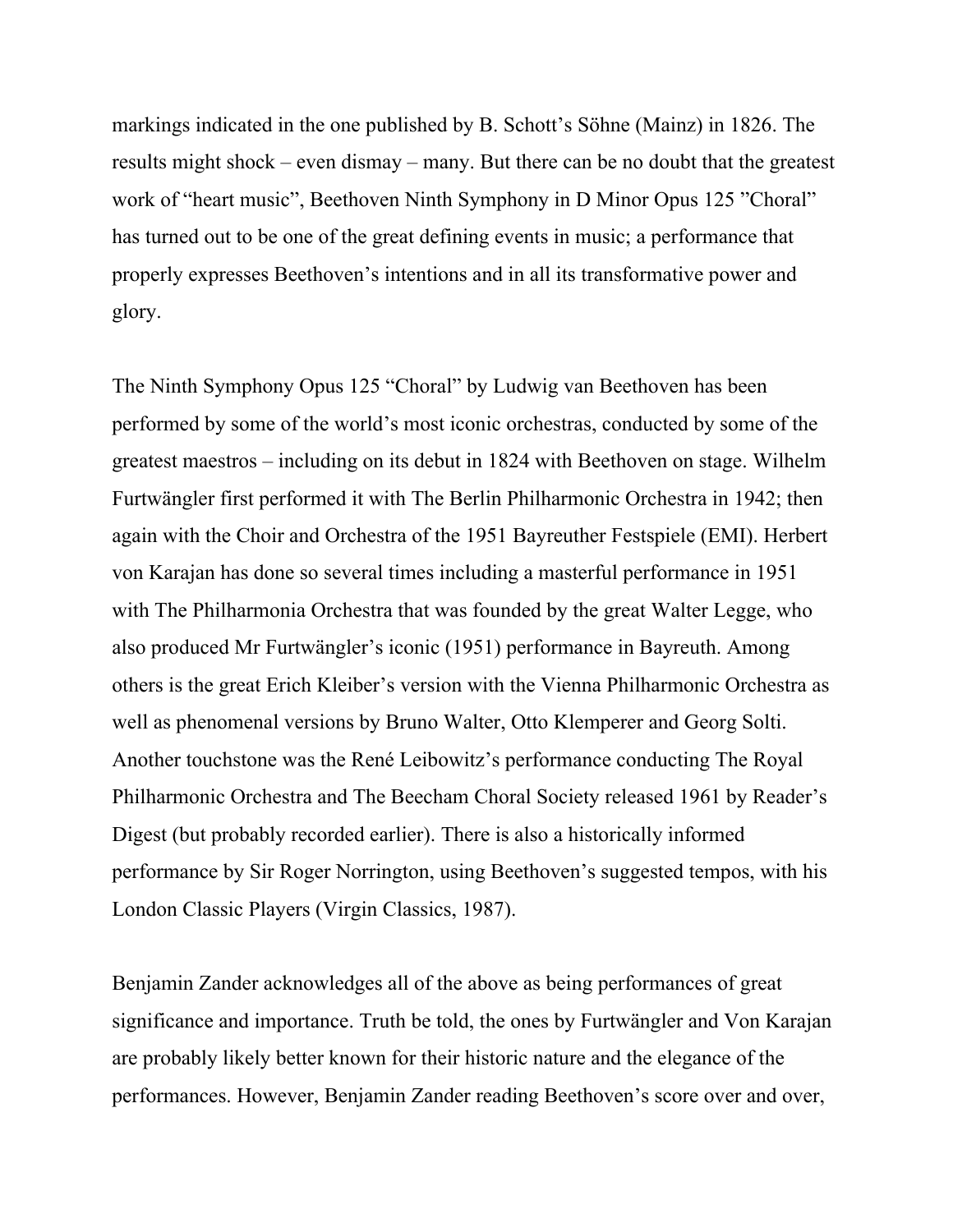and over again "heard" something different; more than likely what Beethoven himself heard as he was writing and polishing his Ninth Symphony and it had to do with his discovery of the Metronome thanks to the device invented by Dietrich Nikolaus Winkel in Amsterdam in 1814 but perfected by Johann Nepomuk Maelzel. Beethoven began introduce metronome markings to his compositions in 1817, seven years before the celebrated premiere of The Ninth, much to the consternation of some critics after that performance on 7 May 1824 in the Theater am Kärntnertor in Vienna audience but also – judging by confirmed reports of the prolonged and ecstatic applause – to great appreciation.

# *Zander's Ninth is Beethoven's Ninth*

We know that the idea of setting Fredrich Schiller's "Ode to Joy" came to Beethoven as early as 1793, but it was not until the winter of 1823-24 that he completed the work for which that poem provided its climax – the "Symphony No. 9 Opus 125" or the "Choral Symphony". It is a work so stupendous that later composers felt a superstitious dread of completing their own ninth symphony, as if it were tempting fate to attempt to venture beyind the number marked by Beethoven's final work in the genre. For others, however, this ninth symphony was a catalyst. Beethoven's fusion of poetry and orchestral music inspired Berlioz's epic vision and was the starting point for Wagner's obsession with developing an art form that would make possible the expression of unbounded feeling.

Zander's "Ninth" sounds faster than most of the other iconic versions of "The Ninth" mentioned above, but clocks in at 58:39, while most of the others last over an hour. But it is electrifying and captures the extraordinarily diverse (and draining, for performers) four movements in all their glory. And in the tempi and at the metronome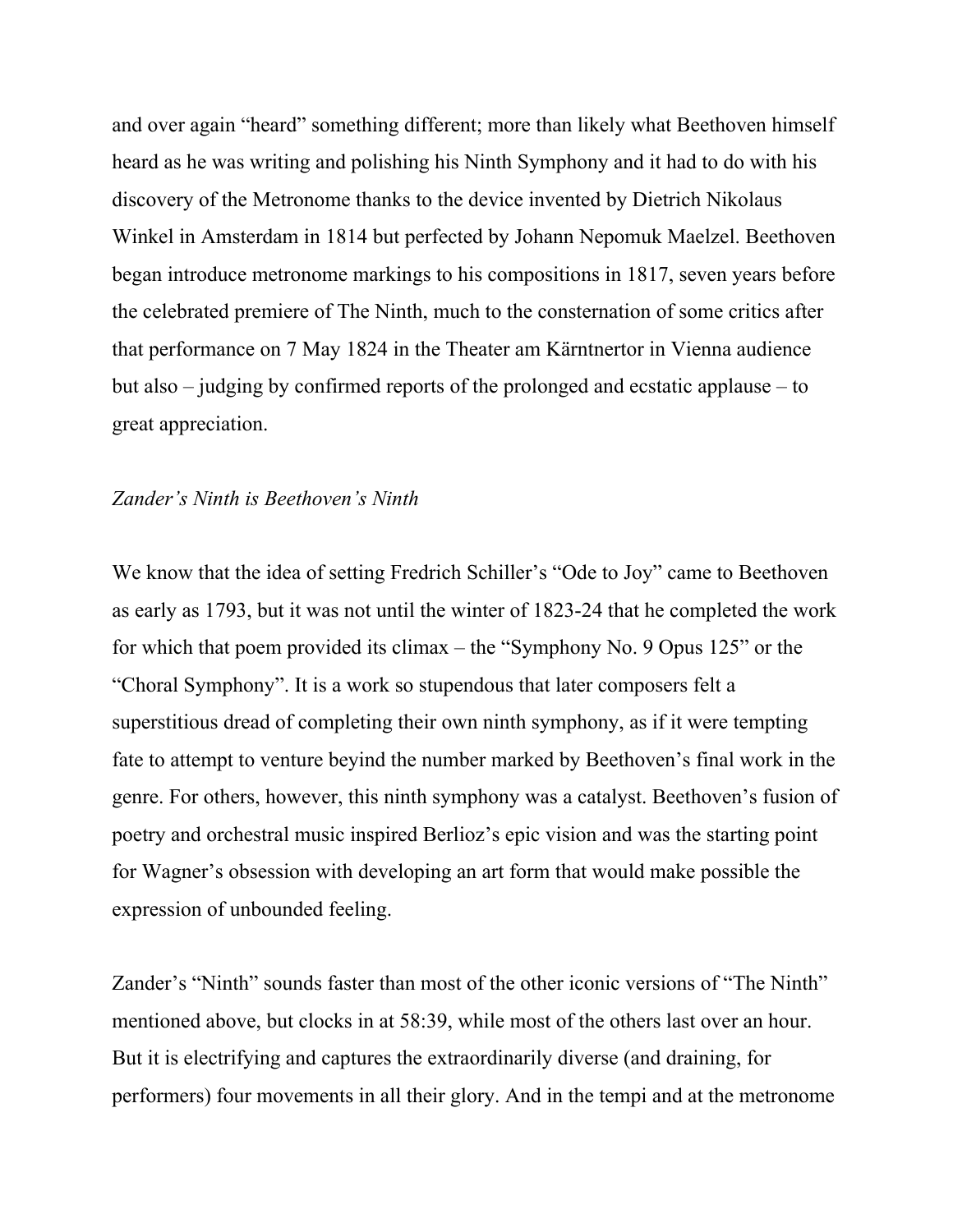values that Beethoven had so assiduously marked. As a result the rhythm of Movement I assigned by Beethoven with words Allegro ma non troppo, un poco maestoso at J=88 (marked by Beethoven) turn the long opening movement into one combining the unbridled excitement of innovative orchestration with formal restraint. The fiery scherzo, Beethoven's Scherzo: Molto allegro – Trio: Presto – Molto allegro marked  $=116$  (by Beethoven) becomes in Zander's hands, expressed by the members of the Philharmonia, as a most amazing piece of music that seems to be on the brink of being forced apart under its own head of steam.

And yet nothing in those two movements can prepare one for the deep solemnity of the seemingly interminable Adagio, a creation that's almost unbearably moving in its troubled tranquility. But Beethoven's instructions: Adagio molto e cantabile marked ♩=60 (by Beethoven) through several tempi changes, make for its unequalled and songful beauty at the hands of Zander and the Philharmonia. The finale's clamorous introduction leads to a review of all of this great symphony's themes. Delving into each one the music settles in favour off Schiller's "Ode to Joy" theme, an amazingly simple melody that employs a mere five notes. But genius that he is, Beethoven introduces it gently at first, and then allows it to grow in boldness. A repetition of the opening is halted by the poem's opening lines, delivered like a clarion by the baritone Derek Welton:

*"O Freunde, nicht diese Töne! Sondern laßt uns angenehmere anstimmen, und freudenvollere. Freude! Freude!"*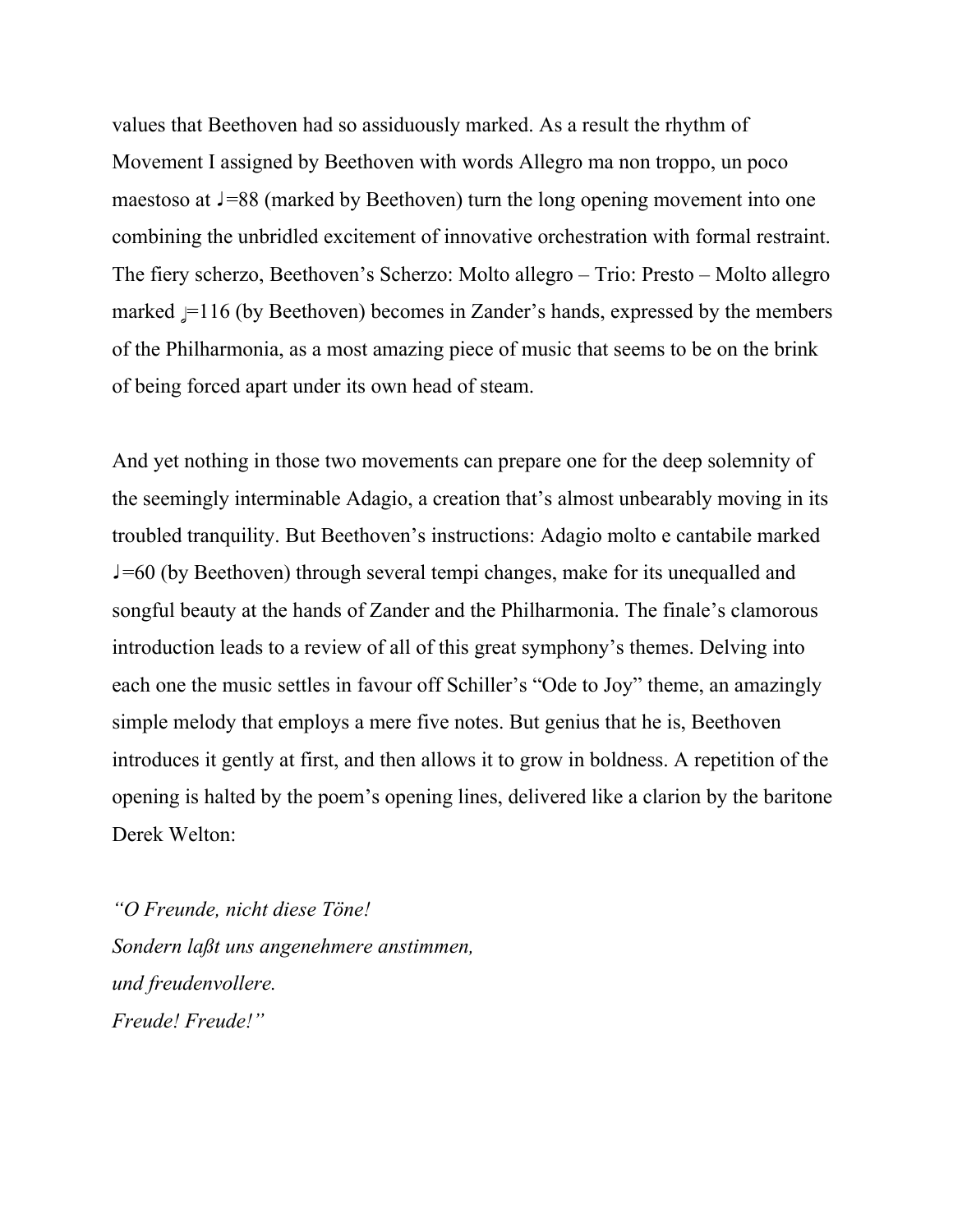The chorus and other soloists respond to the call magnificently. Beethoven's melody then transforms into a jaunty march reaching ♩=84, but only after Beethoven challenged his performers with a staggering array of tempi: from Presto  $=88$  through Allegro assai  $=80$ , Presto ("O Freunde"), Allegro assai ("Freude, schöner Götterfunken"), then Alla marcia; Allegro assai vivace  $\pm 84$  ("Froh, wie seine Sonnen"), Andante maestoso  $=72$  ("Seid umschlungen, Millionen!"), Allegro energico, sempre ben marcato = 84 ("Freude, schöner Götterfunken" – "Seid umschlungen, Millionen!"), followed by Allegro ma non tanto  $\equiv$ 120 ("Freude, Tochter aus Elysium!"), and finally Prestissimo  $=132$  ("Seid umschlungen, Millionen!")

The "jaunty march" is led by the choir, conducted by Stefan Bevier (who passed away suddenly after the release of this recording). This is followed by a long orchestral interlude which leads to the core of the movement – a religious invocation to universal brotherhood:

*"Alle Menschen werden Brüder, Wo dein sanfter Flügel Weilt. Freude, schöner, Götterfunken, Tochter aus Elysium, Freude, schöner Götterfunken!"*

# *The Unique Light of Benjamin Zander*

It has been variously suggested that Benjamin Zander is a musical "disruptor" and a "stirrer up of strife", and if you believe any one of his (predictable) detractors, you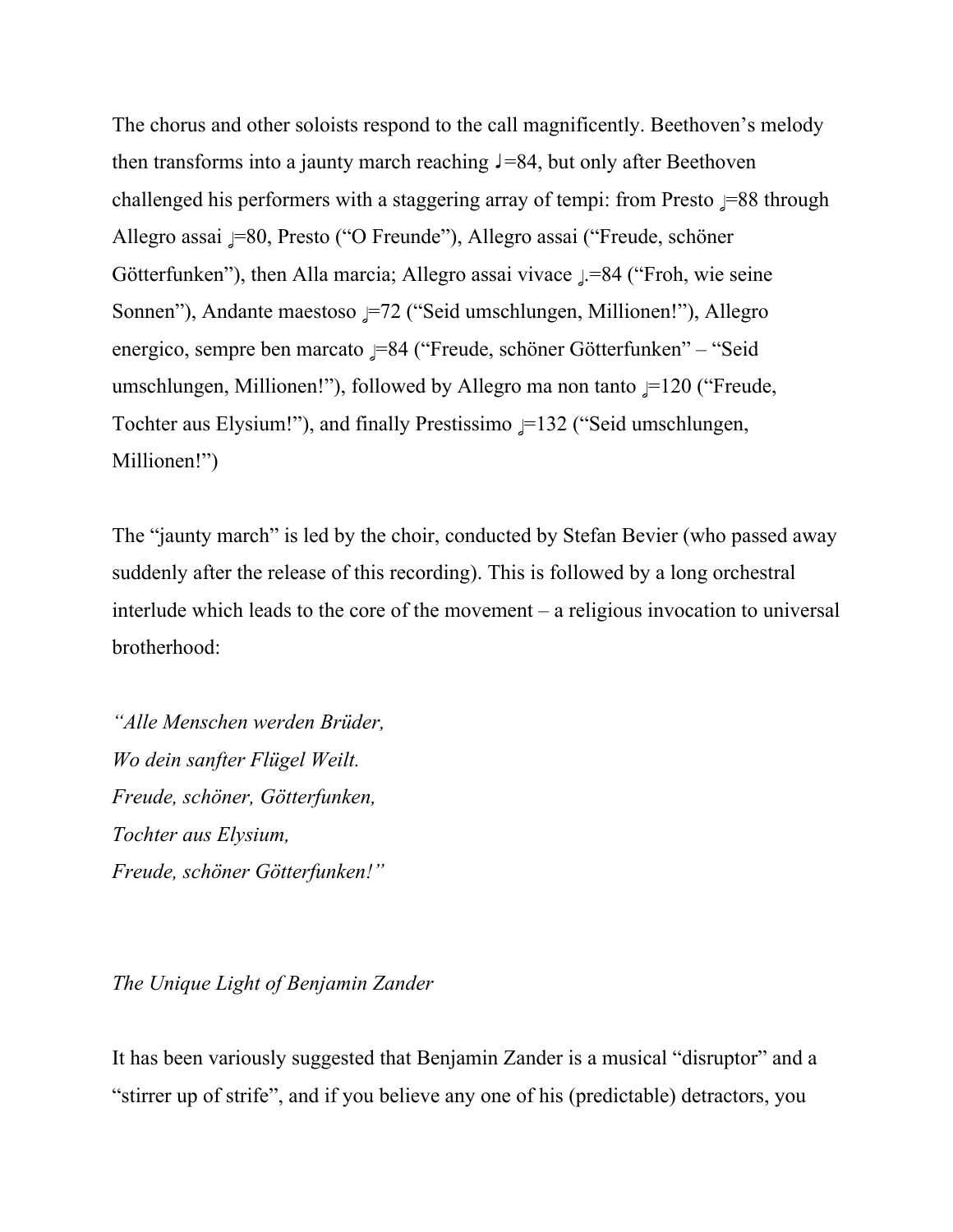will be led to the conclusion that very little can come of such so called "impetuosity". But the world has not seen anyone like Zander – some say, "not yet", but I rather think that there will not be another like him in our lifetime. His uniqueness arises from first being of German Jewish origin – a very powerful combination in a human being as history has proved it to be. But his and here I like to believe that he is, like Beethoven and Mahler (he is closer to the latter, I believe), a socialist at heart. Whether a lifetime in Britain had anything to do with this is a moot point. I believe his socialism – which is more like a kind of "prophetic humanism" – has been inspired by his father, a musician and lawyer, and sculpted by the notes of music that continue to leap off the page and embed themselves into his psyche.

These are the notes of the music of the great composers and as men like Beethoven and Mahler has gone on to express their unique and life-transforming visions Zander has opened his heart and soul to their message and intended effect. This is why he has been able to use expressions of tempi and mathematical figures into wondrous auditory sculptures, made seemingly from air. Many thousands, indeed millions of audience-members and viewers sit and watch rapt as he speaks taking music on the road with him everywhere. He talks to me about his Nine, as the project is called, expanding on his own words on the two "Discussion" discs that accompany the performance of Beethoven's Ninth Symphony. And I am at once transformed into a neophyte of a master. I am transported into the Romance of Beethoven's quest to write his magnum opus. And as we crisscross the subjects that range from "Beethoven and Tempo: the miracle of the metronome" and "what, exactly constitutes a "slow" tempo?" to what he refers to in these discussion discs as the "Extremely Controversial Points & Explanations" of the "March", "Double Fugue", "Scherzo, Trio and Prestissimo" sequences.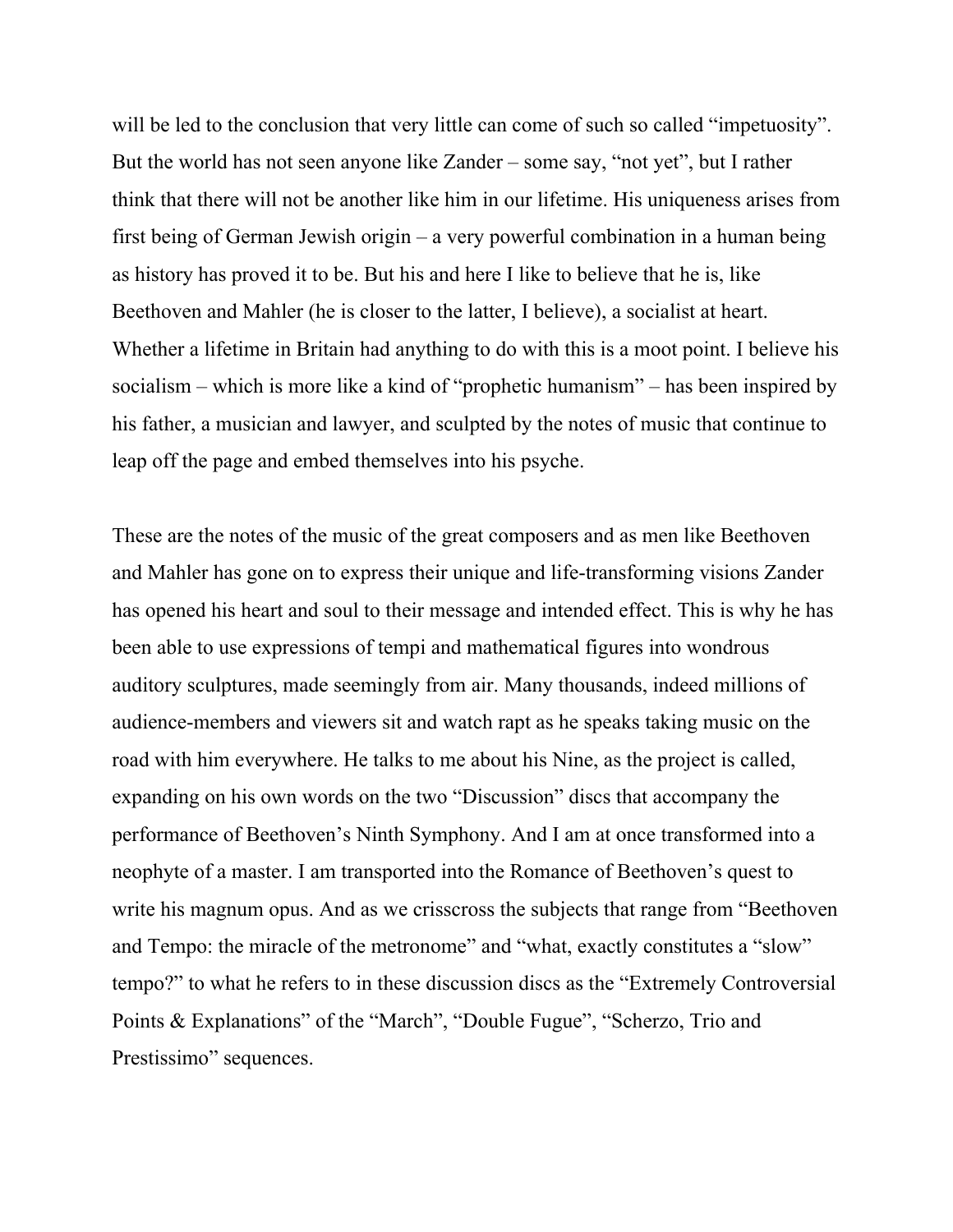Everything albeit glued by daunting and dense pedagogy suddenly becomes clear as day. I hear his words over the earpiece of my telephone, but Beethoven's music in my head. This is also what has made Zander unique in the world of music: you are transported twice; once by the music and for a second time just being seduced into a place of great light just listening to (and/or watching) Benjamin Zander be Benjamin Zander. This is what has endeared him generations of musicians. He says he draws his power from the musicians who surround him. But somehow you know that it is not fear that makes them willing to follow him to heaven or hell, but an unconditional love that assures them that he (and the music) will lead them to the former, celestial place.

If you are not one of his musicians – of the Boston Philharmonic Orchestra and/or the Boston Philharmonic Youth Orchestra – you will get a sense of this aura of light that surrounds Benjamin Zander when you read the book The Art of Possibility, which he co-authored with his brilliant wife and leading psychotherapist, Rosamund Stone Zander. This is another wonderful way to undertake a life – your life – journey with Zander and Zander. You will find that nothing short of "scales will fall away from your eyes" as you negotiate the breathtakingly beautiful narratives chapter after chapter. These range from the practice of "Giving an A", an "enlivening way of approaching people that promises to transform you as well as them. It is a shift in attitude that makes it possible for you to speak freely about your own thoughts and feelings while, at the same time, you support others to be all they dream of being." How appropriate for a conductor and his orchestra is that? Impressive, you think? And then you come across this too: the art of being a "one buttock" musician, where Zander coaxes and inspires his musicians – young and old alike – to lean their bodies into the music as they play it, and shifting the weight of their proverbial posteriors from "one buttock" to the other depending on where the emotion of the music leads,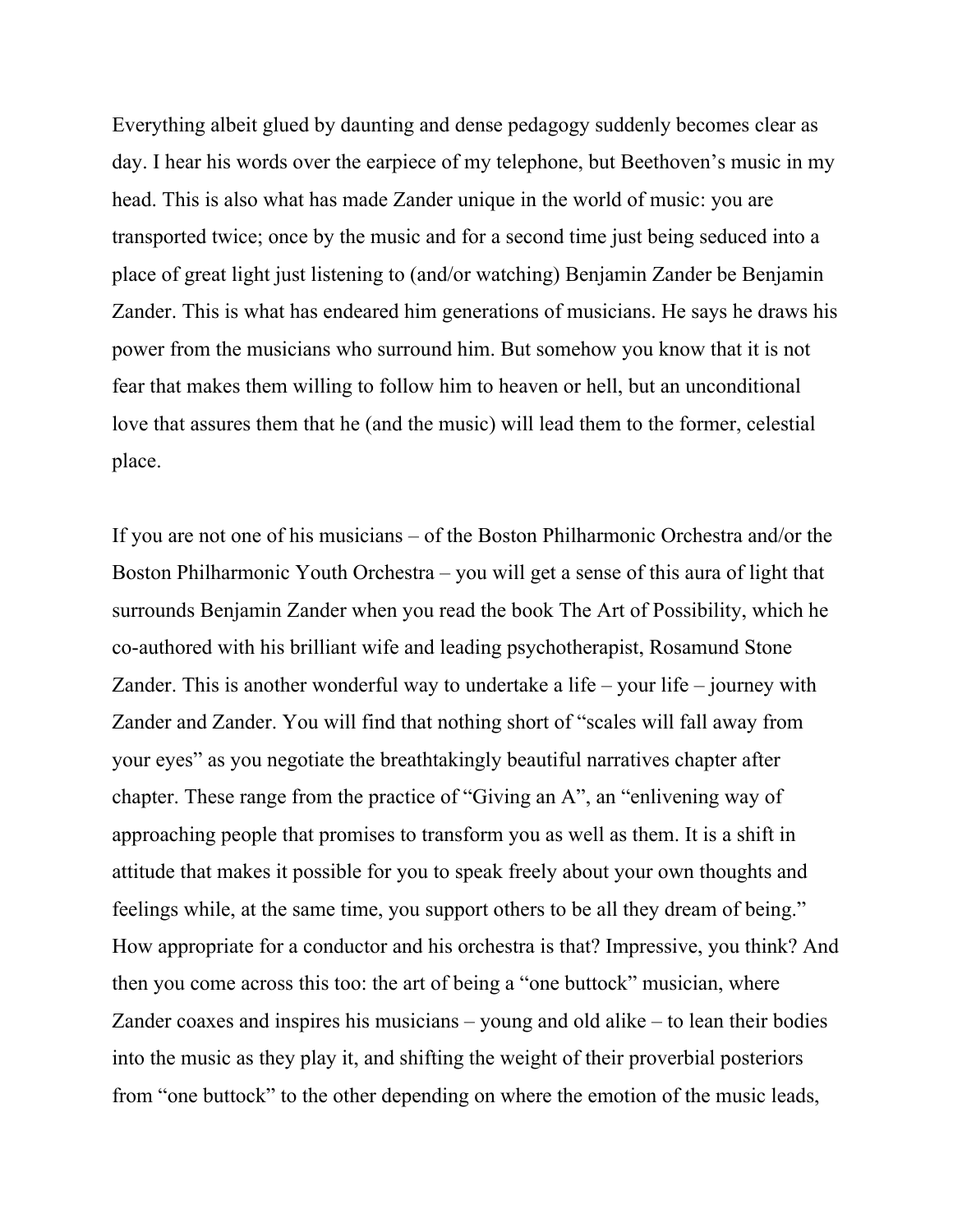of course. Then there is the art of Zander's "White Sheets" a technique he initiated by which he puts a blank white sheet on every (music) stand before a rehearsal with instructions to each musician "to write down any observation or coaching for me that might enable me to empower them to play the music more beautifully." And on and on it goes as Zander and his wife change places to exhort readers no matter where they are or what they are doing to practice The Art of Possibility with a promise that they are more than likely to transform their lives in process.

It is not simply Maestro Zander who is the enabler here. Rosamund Stone Zander is equally inspiring and together they are the formidable team that swathes you in – quite remarkably – the possibility you end up seeing in yourself. I asked Zander if he could recall something that had happened while he was in the process of completing another project, Gustav Mahler's Ninth Symphony, which he and the musicians of his beloved Boston Philharmonic Youth Orchestra will be taking across the world later in June 2018. In response he read to me the words of 15-year-old violinist (of the Boston Philharmonic Youth Orchestra) Ashley Kim's spontaneous "White Sheet" after the final rehearsal for Mahler's 9th in Symphony Hall this March (2019):

"I had the most surreal experience during the 4th movement. At measure 70, as my bow arm went from frog to tip and my left hand was doing the richest vibrato I could, Mahler's message suddenly became very clear to me. My soul seemed… apart from my body for a moment. In that vulnerable moment, the melting pot of Mahler's grief, pain and undertones of exhausted acceptance poured scaldingly on my body, piercing every nerve. I will never forget that moment of realization and exposure that I had yesterday in the 4th movement of Mahler's Symphony that truly changed my mind and the intensity of my passion for life, love and music. In the whole last 3 measures of the Symphony, my breath refused to leave my body. My pounding heart seemed like an intruder in the room as Mahler's last breath embraced every soul in the hall.